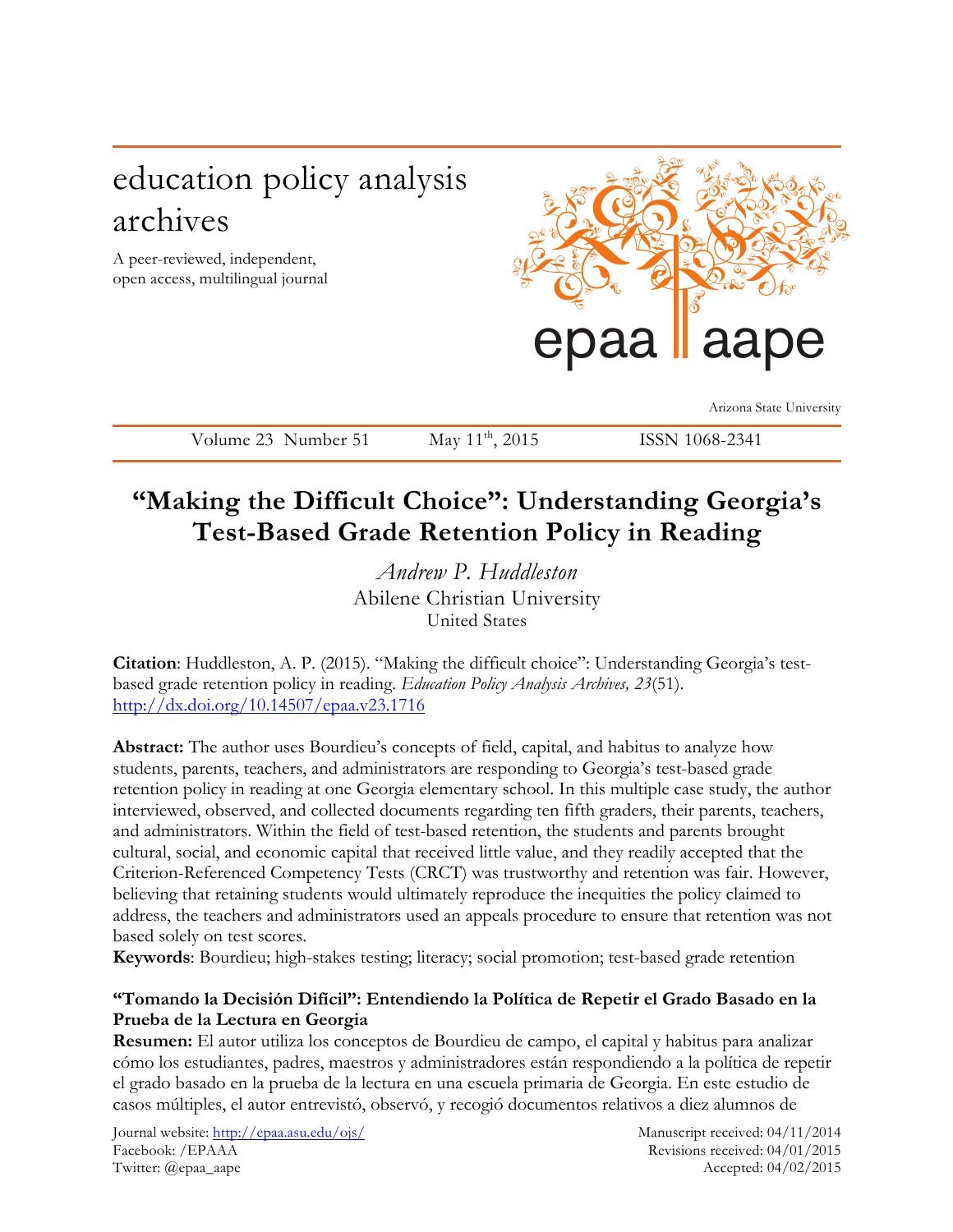quinto grado, sus padres, maestros y administradores. Dentro del campo de retener a los estudiantes según los resultados de la prueba, los estudiantes y sus padres trajeron capital cultural, social y económico que recibió poco valor, y ellos aceptan fácilmente que las pruebas de competencia con criterio de referencia (CRCT) eran confiables y la retención era justa. Sin embargo, en la creencia de que la retención en última instancia produce mas desigualdades la dirección, los profesores y los administradores utilizaron procedimientos para apelar las políticas y para garantizar que la retención no se basas únicamente en las calificaciones obtenidas.

**Palabras clave:** Bourdieu; exámenes de alto riesgo; alfabetización; promoción social; repetición de curso basada en exámenes

#### **"Tomando Decisões Complexas": Compreender a Política Para Repetir um ano Baseandose no Teste de Leitura na Geórgia**

**Resumo:** O autor utiliza os conceitos de Bourdieu de campo, o capital e habitus para analisar como os alunos, pais, professores e administradores estão respondendo a política de repetir o curso com base no teste de leitura em um curso da série do ensino fundamental na Georgia. Neste estudo de casos múltiples, o autor entrevistou, observou e coletou documentos relacionados com dez alunos do quinto ano, os seus pais, professores e administradores. Dentro do campo de reter os alunos de acordo com os resultados do teste, os alunos e seus pais trouxeram capital cultural, social e econômico que receberam pouco valor, e eles aceitaram facilmente que os testes de proficiência com referência (CRCT) são fiáveis e a retenção era justa. No entanto, na crença de que a retenção finalmente produzir mais desigualdades, professores e gestores apelaram as políticas para assegurar que as bases de retenção não foram feitas só sobre os resultados dos testes.

**Palavras-chave**: Bourdieu; exames de consequências severas; alfabetização; promoção social; repetição de cursos baseada em exames

In February 2001, Governor Roy Barnes urged the Georgia legislature to end social promotion in his State of the State Address (Barnes, 2001). Arguing that social promotion is unfair to both teachers and students, he asked the legislature to pass a bill that would require Georgia students to pass a criterion-based standardized test to be promoted to the next grade. Governor Barnes (2001) explained:

The time has come to end social promotion in our schools. Now, nobody wants to have to hold a child back in school. It is difficult for them to be separated from their peers. But if some children are still behind even after we have taken every step available to give them extra help . . . we owe it to them to *make this difficult choice* [emphasis added]. . . . But mostly, we should do it in fairness to those students who are passing through our system today without learning what they need to know. By promoting a child who is not really ready, we say, 'It's okay if you don't learn.' Well, I say, it is not okay. (pp. 23-24)

Barnes argued that Texas's test-based retention policy, passed by then Governor George W. Bush, offered an effective model for Georgia.

The Georgia legislature moved quickly. On March 21, 2001, it passed the Georgia Promotion, Placement, and Retention Law (Georgia State Board of Education, 2001), which required that students in grades 3, 5, and 8 pass the Criterion-Referenced Competency Tests (CRCT) to be promoted to the next grades. According to the law, third graders must pass the reading CRCT while fifth and eighth graders must pass both the reading and math CRCTs. The law took effect for third graders in 2003-2004 and was extended to fifth graders in 2004-2005 and eighth graders in 2005-2006.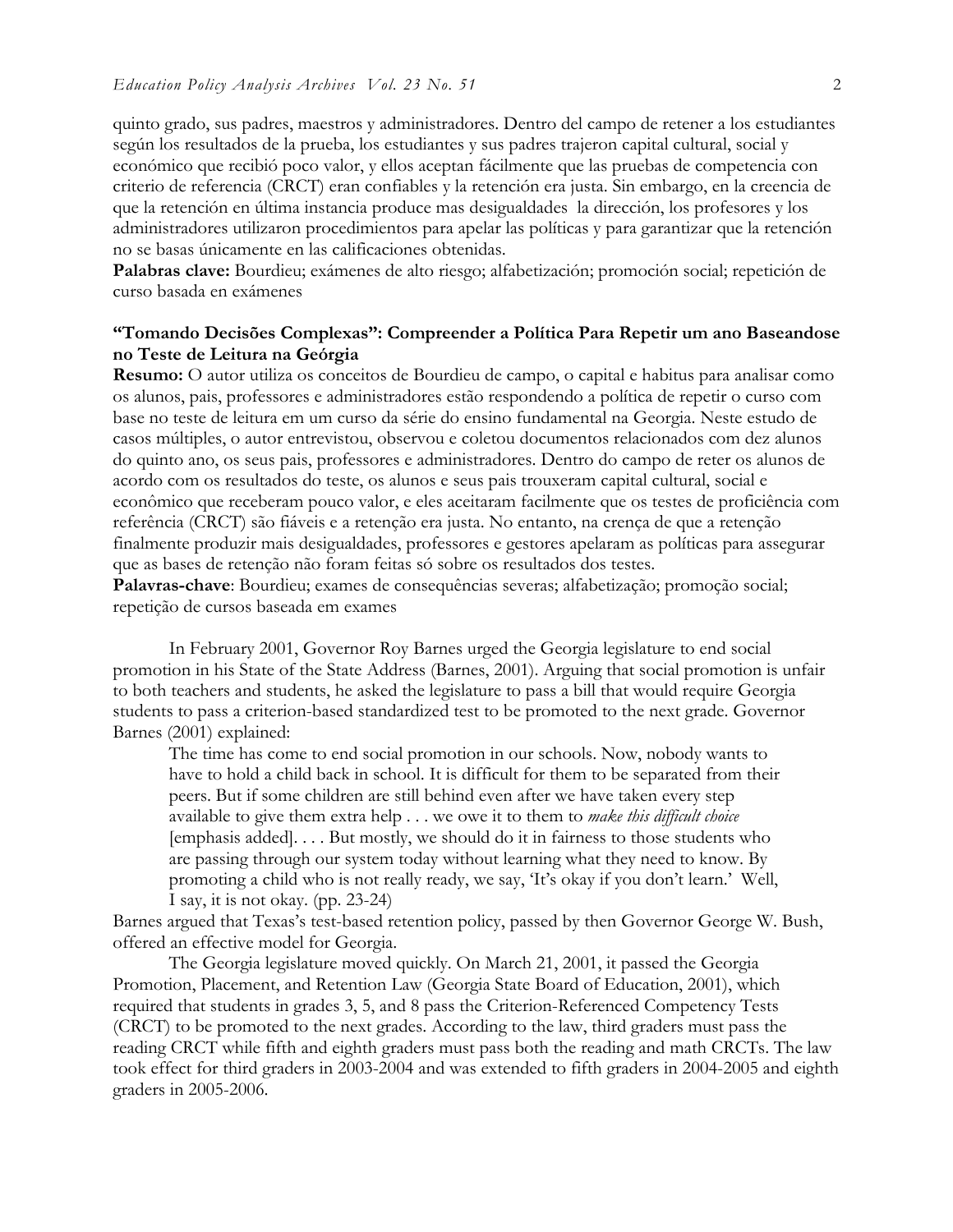Although the policy was expressly enacted to end social promotion in Georgia (Barnes, 2001), perhaps surprisingly, researchers have found that the majority of students (61-68% of third graders in 2003-2004) who failed the CRCT in gateway grades were "placed" in the next grade through an appeals procedure (Henry, Rickman, Fortner, & Henrick, 2005; Mordica, 2006). Numerous researchers have studied the effects of test-based retention on academic achievement, but few have examined how such policies are actually being implemented in schools. Research that examines how students, parents, teachers, and administrators are responding to such policies could provide initial information for explaining how and why such "placements" are occurring in spite of a policy designed to end social promotion.

#### **Purpose**

This qualitative, multiple case study (Stake, 2006) was designed to explore the experiences of ten case students, their parents, teacher, interventionists, and administrators as they navigated Georgia's test-based grade retention policy in reading in the spring of 2011. All ten students were fifth graders who were identified by their teacher as receiving intervention in reading. The purpose of this study was two-fold: (a) to understand how a group of students who have previously struggled on the reading CRCT, their parents, teachers, and administrators are responding to Georgia's testbased grade retention policy and (b) to learn how Georgia's test-based grade retention policy was being implemented in a Georgia elementary school.

#### **Literature Review**

Although testing policies are frequently associated with No Child Left Behind (No Child Left Behind [NCLB], 2002), the current push for test-based grade retention policies began in 1999 when President Bill Clinton's administration issued a report (U.S. Department of Education, 1999) providing a guide for educators, and state and local leaders to ending social promotion. Social promotion, they argued, consists of "allowing students who have failed to meet performance standards and academic requirements to pass on to the next grade with their peers instead of completing or satisfying requirements" (U.S. Department of Education, 1999, p. 5). Chicago had implemented a test-based retention policy in 1996, under the direction of Mayor Richard M. Daley, and the report showcased the Chicago policy as a model for other cities and states (Russo, 2005).

Unlike teacher-based retention, in which promotion and retention decisions are made by the classroom teacher, test-based retention policies establish promotional gateways in which students have to meet specific criteria, such as passing a state or local test in certain grades to be promoted. As of 2011, 15 states had established such policies (Educational Commission of the States, 2005, 2011).

The bulk of the research on test-based retention policies has been conducted in Chicago (Roderick & Engel, 2001), Florida (Greene & Winters, 2007, 2009), and New York City (McCombs, Kirby, & Mariano, 2009). A smaller amount of research has been completed in Texas (Booher-Jennings, 2005, 2008), Georgia (Livingston & Livingston, 2002), Wisconsin (Brown, 2007), and Louisiana (Valencia & Villarreal, 2005). The majority of this research has consisted of large-scale quantitative studies that attempt to determine if retention combined with interventions improves student achievement and helps struggling students catch-up academically with their similarly aged peers. Interestingly, the results of test-based retention policies have been quite consistent with that of teacher-based retention (Xia & Kirby, 2009). Although some test-based retention policies have been shown to produce short-term academic gains (Greene & Winters, 2007; McCombs et al., 2009;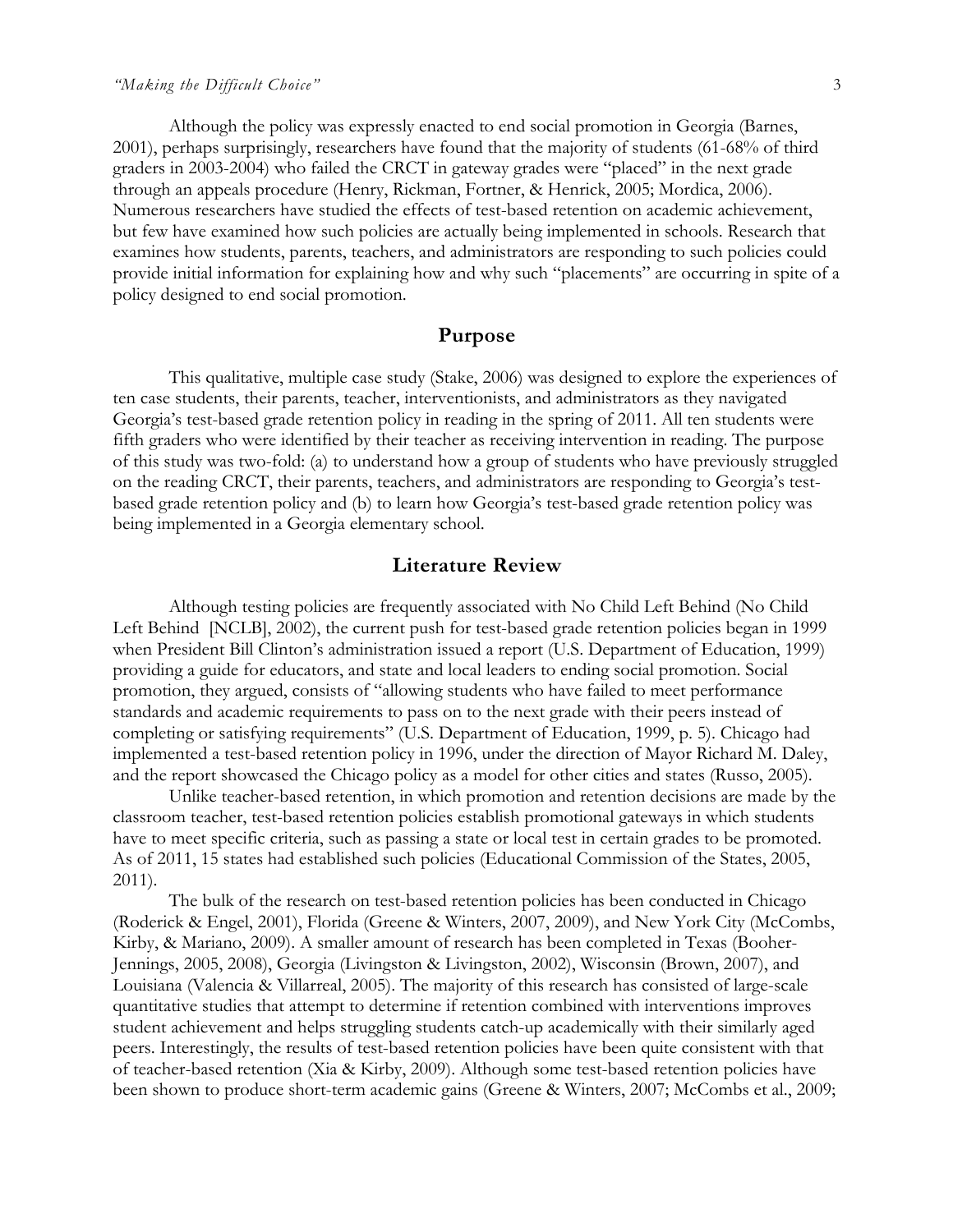Roderick, Jacob, & Bryk, 2002; Winters & Greene, 2006), these gains appear to fade over time (Dennis, Kroeger, Welsh, Brummer, & Baek, 2010; Roderick & Nagaoka, 2005; Winters & Greene, 2012). Retained students fall behind in subsequent grades but have a larger likelihood of later dropping-out of school than their peers that are not retained (Allensworth, 2005; Jacob & Lefgren, 2009).

Only a handful of studies have examined how these policies are actually being implemented and how the participants involved are responding. For example, Booher-Jennings (2005), examined elementary school teachers' responses to test-based retention in Texas. She found that teachers created the appearance of test score improvement by using a variety of "educational triage" practices (Booher-Jennings, 2005, p. 232). These included focusing on "bubble kids" (those believed to be almost ready to pass the high-stakes test), excluding lowest performing students from testing, focusing resources on those held accountable to the test, exempting students from testing through special education, and declaring students that did not qualify for special education as unteachable (Booher-Jennings, 2005, p. 241).

Another study that focused on students' and teachers' responses to test-based retention was Anagnostopoulos' (2006) study of Chicago's test-based retention policy at the high school level in which ninth graders who failed the standardized math and reading tests were demoted. Demoted ninth graders were required to attend a homeroom class for demoted students and enroll in remedial math and reading courses, although they could take other tenth-grade courses. Anagnostopoulos (2006) found that instead of encouraging teachers and ninth-grade students to achieve academically, the policy promoted a kind of moral boundary work in which teachers justified not providing demoted students, whom they considered undeserving, with enriching learning opportunities. Success or failure on the test provided fodder for students' identity constructions and social exclusion.

Drawing on Bourdieu (1982/1991; Bourdieu & Passeron, 1970/1990), Anagnostopoulos (2006) showed that Chicago's test-based retention policy enacted symbolic violence on demoted students by obscuring the connection between test scores and class inequities and fostering the belief that educational achievement is largely based on moral decisions such as good behavior in school, self-discipline, and perseverance.

Similarly, Booher-Jennings (2008) found that Texas teachers exposed students to the hidden curriculum of achievement ideology. Through their day-to-day words and actions, teachers communicated to students that success on the state test was based on hard work and individual effort. Out of the 37 students Booher-Jennings (2008) interviewed, the vast majority believed that it was right to base promotion on a standardized test. Only three students, all boys, questioned the fairness of test-based retention and expressed doubt that working hard in school would benefit their futures.

Although several of these policies contain an appeals process in which students who fail the test can be "placed" in the next grade (e.g., Texas, Florida, Georgia), this process has received little attention. One exception is Greene and Winters (2009) who found that Florida educators discriminated against African American and Latino students when placing or retaining students. African American students were about 4% more likely to be retained, and Latino students were about 9% more likely to be retained than White students, even when controlling for academic achievement. Research that documents how decisions in these placement meetings are made would be especially informative in states like Georgia in which the majority of students who fail the CRCT are "placed" in the next grade through an appeals process (Henry et al., 2005; Mordica, 2006).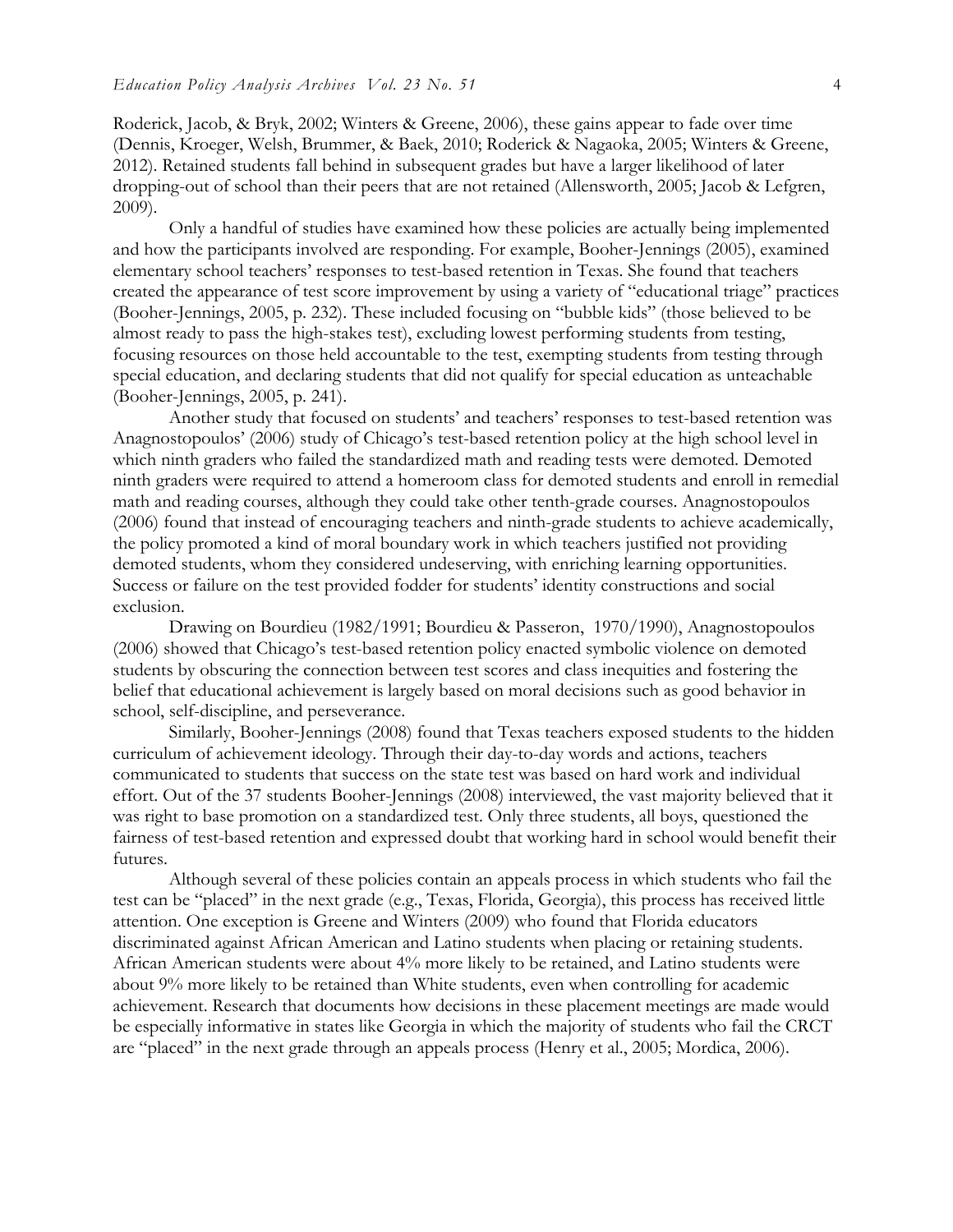#### **Theoretical Framework**

Bourdieu (1972/1977, 1982/1991, 2007) developed a set of "thinking tools" (Grenfell & James, 1998, p. 157) to explain how class domination occurs. Among his most well-known theoretical concepts are field, capital, and habitus. Bourdieu (1972/1977; Bourdieu & Wacquant, 1992) often used the analogy of a card game to explain field, capital, and habitus and the complex relationships between them. Just as every card game has rules that define how the game is played, what specific cards mean, and how the game is won, so do capital and habitus interact within social fields to determine human actions.

Fields, as Bourdieu (1982/1991; Grenfell & James, 1998) called them, are social structures that have their own rules and means of domination that assign value to the resources agents have. Bourdieu studied a diverse number of social fields throughout his career, such as the artistic field, the university field, the field of elite schools, and the religious field (Bourdieu & Wacquant, 1992). The field is essentially the game itself with its rules for allocating and accruing resources and ultimately determining winners and losers. Social institutions, such as schools, may reside within a number of different fields, somewhat like concentric circles. Georgia schools reside within the field of Georgia's test-based retention policy, one of several test-based retention policies passed in the last few years in response to a larger push for ending social promotion at the federal level. Additionally, the field of test-based retention exists within the larger field of public education, which exists within the still larger field of power. Bourdieu and Wacquant (1992) defined the field of power as a "field of struggles for power among the holders of different forms of power" (p. 76). It is a "space of play and competition" where social agents possess different amounts of capital (e.g., economic and cultural capital) and "confront one another in strategies aimed at preserving or transforming this balance of forces" (p. 76). The field of public education resides within the field of power and is therefore greatly influenced by political and economic systems of society (Grenfell & James, 1998). These relationships affect what is expected of public education, how it is organized, and the values it legitimizes. In this study, I specifically examine the field of test-based retention in Georgia, a social field in which various players (e.g., students, parents, educators, politicians) compete for what counts as learning and what determines promotion.

In life, agents (or players) are dealt a hand of cards. Likewise, within a specific field, individuals have a variety of resources or capital on which their social standing is largely based. Bourdieu (2007) distinguished between four different types of capital (or cards) agents possess within a field: economic capital, social capital, cultural capital, and symbolic capital. Economic capital consists of material goods that are directly convertible into money. Social capital is the resources acquired through social networks and group memberships, and cultural capital consists of competencies, skills, and qualifications. Bourdieu (2007) described three different types of cultural capital: embodied capital (e.g., knowledge, skills, and linguistic practices), objectified capital (e.g., physical goods, texts, and material objects), and institutional capital (e.g., academic degrees, awards, and credentials).

Bourdieu (2007) argued that economic, social, and cultural capital all work together within certain fields to produce symbolic capital. Symbolic capital, for example, includes intangible but powerful resources such as honor, prestige, and attention. In test-based retention policies, the capital various players bring can enable or prohibit their likelihood of accruing additional capital within the field.

Bourdieu (1972/1977) defined habitus as "systems of durable, transposable dispositions" and also "the strategy-generating principle enabling agents to cope with unforeseen and everchanging situations" (p. 72). He maintained that although the family an individual is born into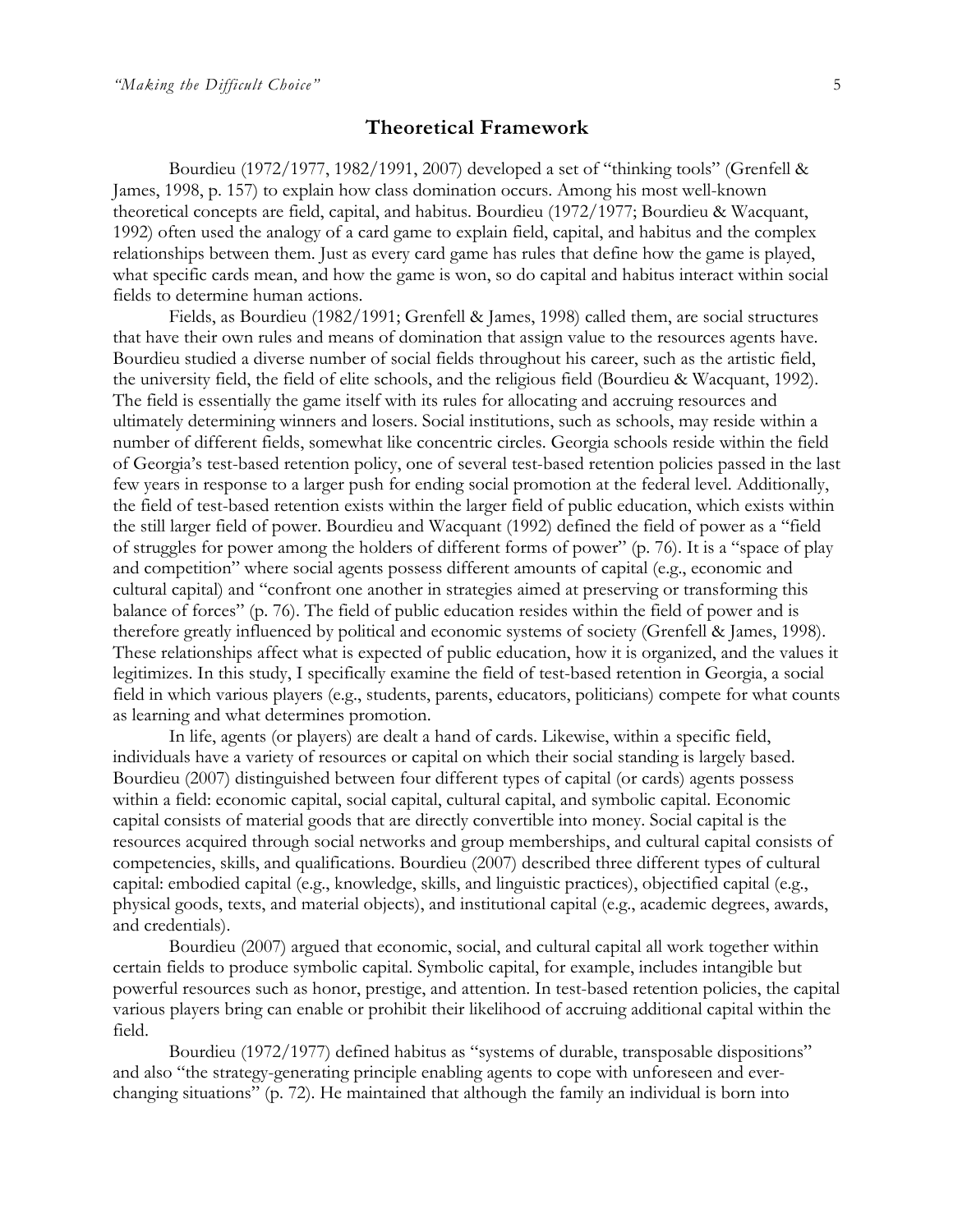occurs by chance, the likelihood that that person will remain in the social class in which he or she is born does not. A system of social structures has been established by the dominant class to ensure that the benefits they have experienced will be inherited by their children. Once those structures are in place, Bourdieu (1972/1977) argued, all the dominant class must do is "let the system they dominate take its own course" (p. 190). For Bourdieu, the habitus represented the transfer of the objective structures of the field into the subjective structures of thought and action. Returning to the analogy of a card game, the habitus shapes how individuals within a given field play the game. Fields have rules and requirements that humans often accept unknowingly. When these structures from the field become ingrained in people's minds, affecting their decisions and actions, a doxic relationship, as Bourdieu (1972/1977) called it, exists.

For example, a doxic relationship occurs when oppressed groups (e.g., struggling students) accept differences among social classes (e.g., academic achievement) as natural occurrences based on hard work or natural talents. Bourdieu (1972/1977) explained that doxic relationships ultimately produce symbolic violence in which the oppressed accept their mistreatment as a natural part of the way things are and should be. In so doing, they unknowingly participate in their own oppression, ensuring that inequities will continue to be reproduced (Bourdieu & Passeron, 1970/1990).

However, Bourdieu (1972/1977) also argued that the social structures within a society do not completely determine outcomes. Individuals have some agency in how they play their cards. Although the strategy-generating dispositions of individuals can match the structures of a given field, what he called orthodoxy, they can also reject them through heterodoxy. In other words, individuals do possess some generative capabilities for improving their social standings. The process begins by agents recognizing the doxic relationship between dominant and nondominant groups and denouncing adherence to the taken-for-granted order that ensures the reproduction of oppressive relationships. Because these structures are not immutable conditions inherent in the natural world, they can be changed by transforming how this world is represented (Bourdieu, 1982/1991).

Bourdieu's (1972/1977) concepts of field, capital, and habitus provided a useful framework for understanding how students, parents, teachers, and administrators responded to the test-based retention policy in Georgia. By analyzing the field of test-based retention in a Georgia elementary school in which passing a test for promotion is required and examining the habitus of the students, their parents, teachers, and administrators, I could better understand how the different individuals affected by this policy are responding (playing their cards).

My overarching question was as follows: How are students who struggle with the reading CRCT, parents, teachers, and administrators responding to Georgia's test-based retention policy? Additionally, I asked the following sub-questions: How do students, parents, teachers, and administrators express agency when responding to Georgia's test-based retention policy? What tensions are expressed by students, parents, teachers, and administrators concerning the policy's underlying premises and requirements? How are schools using the appeal option to seek promotion for students who have failed the reading CRCT twice?

#### **Research Methods**

I designed a qualitative, multiple case study (Stake, 2006) to explore the experiences of ten case students who were identified by their teacher as receiving intervention in reading. Yin (2003) noted that case studies are the "preferred strategy when 'how' or 'why' questions are being posed, when the investigator has little control over events, and when the focus is on a contemporary phenomenon within some real-life context" (p. 1). Case studies allow researchers to better understand how participants within a case experience the world around them while also providing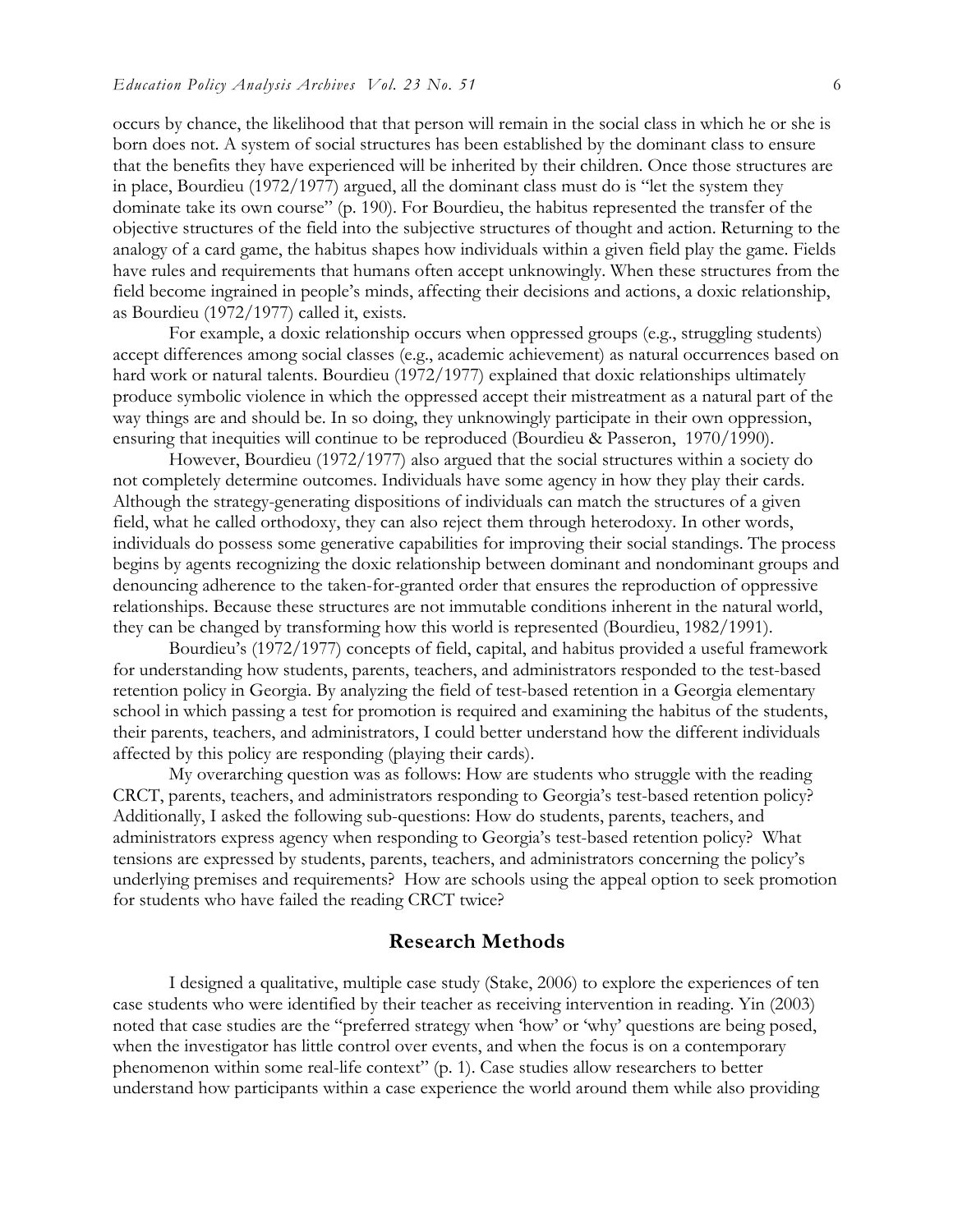evidence of the larger phenomenon the case exemplifies (Cohen & Court, 2003; Dyson & Genishi, 2005).

#### **Participant Selection**

The participants consisted of ten fifth-grade students, their parents, classroom teacher, interventionists, and administrators at a semi-rural elementary school in Georgia. The school was recommended by an educational leadership professor who knew several area principals he thought might be open to participating in a research study. In addition to the willingness of the administrators to participate, I selected Plains Elementary (all names are pseudonyms) because it appeared to be in many ways a "typical case" (LeCompte & Preissle, 1993, p. 75). For example, the demographic make-up of Plains was similar to that of Georgia elementary schools statewide. At Plains, approximately 57% of the students received free or reduced lunches, and the student body was 64% White, 16% Latino, 14% African American, 2% Asian American, and 4% multiracial. Nine percent of the students were English language learners. Although a semi-rural school, Plains was large, over 900 students, and received Title 1 funding. Plains also appeared typical in the sense that the principal explained up front that they did not normally retain students in the upper elementary grades and often placed students who failed the CRCT in the next grade through the appeals process, a practice which has been documented in other studies in Georgia (Henry et al., 2005; Mordica, 2006).

The principal recommended a fifth-grade teacher, Mrs. Hunter, who taught reading under the test-based retention policy and was willing and interested in participating in the study. Mrs. Hunter taught in a departmentalized grade and thus taught reading to both her homeroom students and another teacher's students. To select students, I presented my study to all 16 of Mrs. Hunter's students who she identified as receiving some type of intervention in reading. Ten chose to participate. See Table 1 for a description of the student participants and the interventions they received.

| Student         | Gender | Ethnicity | Family     | Reading           | Language          |
|-----------------|--------|-----------|------------|-------------------|-------------------|
|                 |        |           | Income     | Interventions     | Spoken at<br>Home |
| Alyssa          | female | White     | $$25,500-$ | none for          | English           |
|                 |        |           | \$46,999   | reading           |                   |
| Aurianna        | female | African   | less than  | RtI Tier 2,       | English           |
|                 |        | American  | \$25,500   | EIP               |                   |
| <b>Brittney</b> | female | African   | $$25,500-$ | RtI Tier 2,       | English           |
|                 |        | American  | \$46,999   | EIP               |                   |
| Candace         | female | Latino    | less than  | ESOL, RtI         | Spanish           |
|                 |        |           | \$25,500   | Tier <sub>3</sub> |                   |
| Donovan         | male   | Latino    | less than  | ESOL, RtI         | Spanish           |
|                 |        |           | \$25,500   | Tier 3            |                   |

#### Table 1

*Student Participant Characteristics and Received Interventions*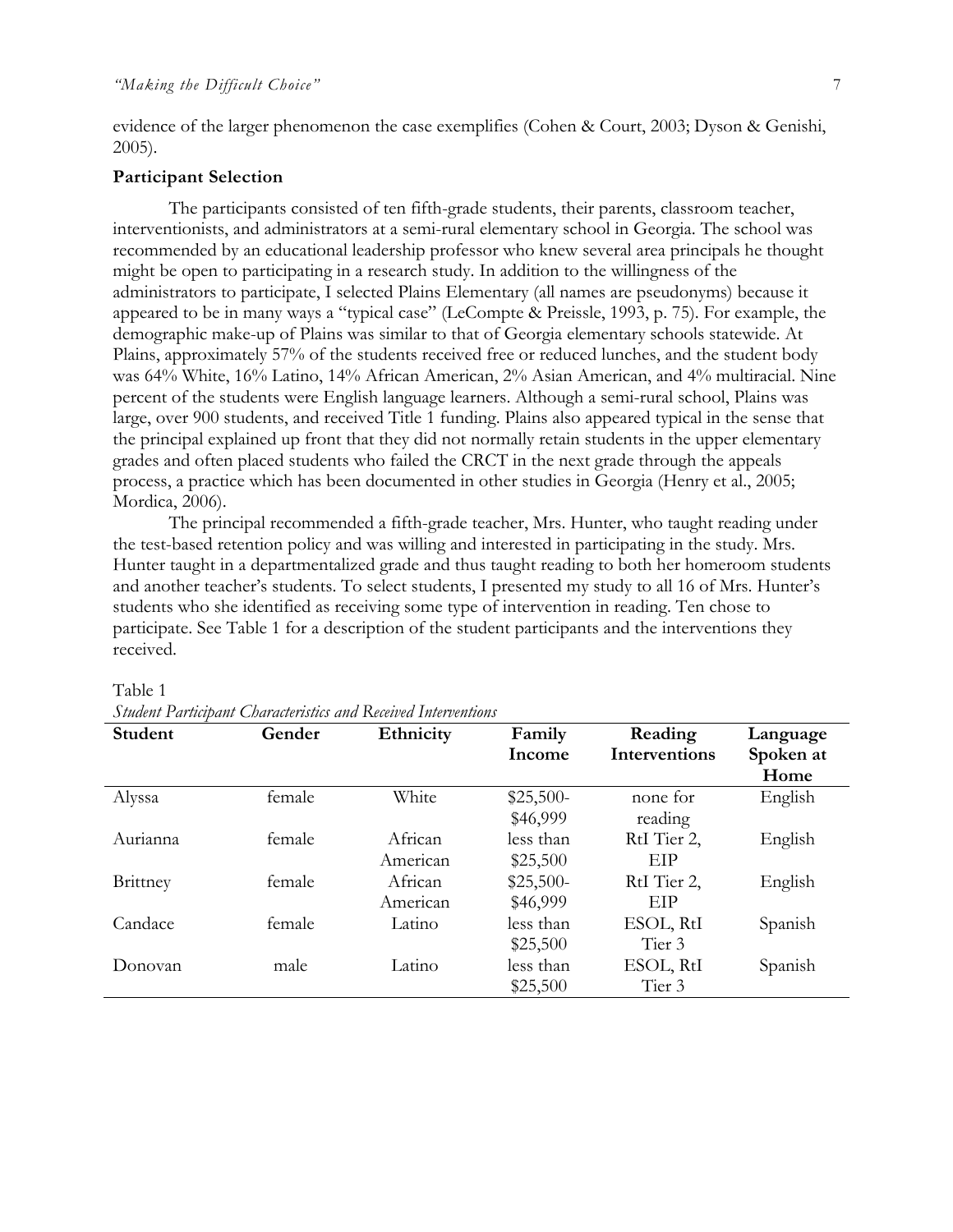| Student    | Gender | Ethnicity    | Family     | Reading              | Language  |
|------------|--------|--------------|------------|----------------------|-----------|
|            |        |              | Income     | <b>Interventions</b> | Spoken at |
|            |        |              |            |                      | Home      |
| Kenyon     | male   | biracial     | $$25,500-$ | RtI Tier 3,          | English   |
|            |        | (African     | \$46,999   | EIP                  |           |
|            |        | American and |            |                      |           |
|            |        | Latino)      |            |                      |           |
| Hallie     | female | White        | $$25,500-$ | RtI Tier 2,          | English   |
|            |        |              | \$46,999   | EІР                  |           |
| Alexandria | female | Romanian     | less than  | ESOL, RtI            | Romanian  |
|            |        |              | \$25,500   | Tier 3, EIP          |           |
| Nathan     | male   | White        | less than  | none for             | English   |
|            |        |              | \$25,500   | reading              |           |
| Michelle   | female | Latino       | $$25,500-$ | ESOL, RtI            | Spanish   |
|            |        |              | \$46,999   | Tier 3               |           |

Table 1 (Cont.'d) *Student Participant Characteristics and Received Interventions*

*Note*. Although Alyssa and Nathan were not receiving interventions for reading, I included them in the study because Mrs. Hunter identified them as students she was closely monitoring and was considering placing in intervention for reading.

In addition to the ten students, their parents, classroom teacher, and administrators (principal and assistant principal), numerous interventionists were also participants. Eleven interventionists worked with one or more of the student participants during at least part of the study. The interventionists consisted of two English for Speakers of Other Languages (ESOL) teachers, two paraprofessionals, and seven Early Intervention Program (EIP) teachers. In Georgia, students participate in EIP if they fail the fourth-grade CRCT or are identified as being at-risk for failing by their teachers through the use of a state-provided EIP rubric (Hooper, Mills, & Smith, 2010). The state provides additional funding for certified EIP teachers to provide interventions. Students may qualify for intervention as an English Language Learner (ELL) and/or EIP student, along with any required Response to Intervention (RtI)<sup>1</sup> Tier 2 or Tier 3 interventions. Thirty-four students, parents, teachers, interventionists, and administrators, participated in the study.

#### **Data Collection**

Three forms of data were collected: interviews, observations, and documents. I conducted semi-structured life world interviews "with the purpose of obtaining descriptions of the life world of the interviewee in order to interpret the meaning of the described phenomenon" (Kvale & Brinkmann, 2009, p. 3). The interview protocols (available upon request) consisted of guiding questions that were informed by a Bourdieusian lens. They were Bourdieusian in the sense that they were designed to specifically draw my attention to the doxa the participants appeared to take for granted, the capital the participants brought to the study, and how habitus was involved in their responses to test-based retention.

<sup>&</sup>lt;sup>1</sup> RTI is an alternative to the ability-achievement discrepancy model used for identifying students with learning disabilities. RTI provides assistance through early intervention, progress monitoring, and researchbased interventions for children who are behind academically. RTI is typically delivered in three tiers (Tiers 1- 3), with Tier 3 being the most intense level of intervention.

<sup>2</sup> Three groups (the Legislative Black Caucus, the Georgia Parent Teacher Association, and the Georgia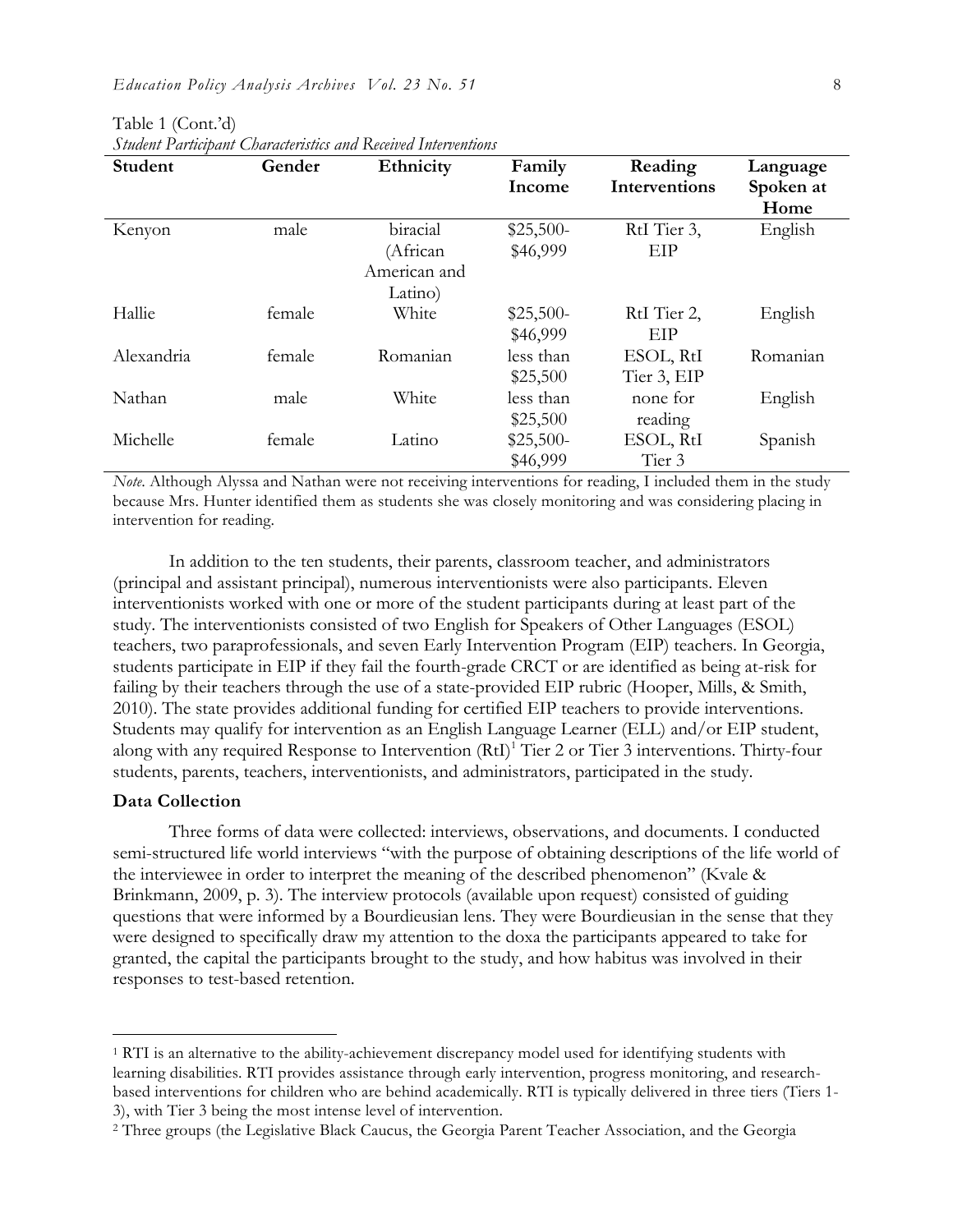#### *"Making the Difficult Choice"* 9

The principal, Mrs. Mathews, was interviewed once at the beginning of the study, and the assistant principal, Mrs. Tate, was interviewed once at the end. Mrs. Hunter, the classroom teacher, was interviewed three times throughout the project. All of the students were interviewed twice (once before and once after the initial CRCT administration), with exception of Alexandria and Hallie. Because they failed the first administration of the CRCT, Alexandria and Hallie completed a third joint interview with their parents after they received their scores from the second administration. The students' parents were interviewed once, again with the exception of Alexandria and Hallie's parents, who were interviewed a second time with their children after the second test administration. Although a large number of interventionists were involved in working with the students, many of them only worked with a few students for a limited amount of time. I conducted a single interview with each of the three who spent the largest amount of time with the most students: one ESOL teacher (Mrs. Thomas), one EIP teacher (Mrs. Henderson), and one paraprofessional (Mrs. West). A total of 40 interviews were conducted. Adult interviews averaged around 60 minutes in length, and child interviews averaged 30 minutes in length. All interviews were digitally recorded and transcribed.

The students' regular reading instruction was observed once a week beginning in late February and continued through the end of school in May. The students were involved in up to seven small tutoring groups that met periodically and consisted of EIP, ESOL, and Tier 2 and 3 interventions. All seven intervention groups were observed once every two weeks. Students who failed the first administration of the reading CRCT participated in a ten-day Boot Camp. I observed six of the ten days. I observed the first administration of the reading CRCT by serving as a proctor. Additionally, I observed test-prep parties hosted by the school and one GPC meeting held for Hallie near the end of the study. In total, I conducted over 51 hours of observations. Field notes were taken, when possible, during all observations on a laptop computer. When I was unable to take field notes (e.g., during the CRCT administration and test-prep parties) I then took written notes as soon after the observations as possible.

To supplement the interview and observation data, I collected and analyzed relevant documents (McCulloch, 2004). These consisted of CRCT score reports, student work from regular reading instruction and intervention, letters sent to parents by the school informing them about the test-based retention policy, and paperwork from Hallie's GPC meeting.

During the initial student interview, I administered the Elementary Reading Attitude Survey (McKenna & Kear, 1990). This assessment provided a "natural context" activity (Eder & Fingerson, 2002, p. 183) for the students to complete during the interview and gave me information about their attitudes towards reading. In addition, students had the option of keeping a weekly journal. Several of the students chose to write and/or draw in their journals on a weekly basis, responding to questions I provided about their experiences preparing for the reading CRCT.

#### **Data Analysis**

I began analyzing the data using the constant comparative method (Charmaz, 2006). This consisted of initial coding of all interview transcripts, documents, and observational field notes. After the initial coding was completed, I read through the data a second time and engaged in focused coding. These codes consisted primarily of the most frequent and significant initial codes, those that effectively represented the richness of the data (Saldaña, 2009). Throughout the analysis, I compared data and codes and then defined and collapsed focused codes into categories (Charmaz, 2006). I analyzed the data as I collected it and compared new data to developing categories to help determine what additional data were needed. As a form of member checking (Roulston, 2010), I shared some of the developing categories with my participants in the second and third interviews to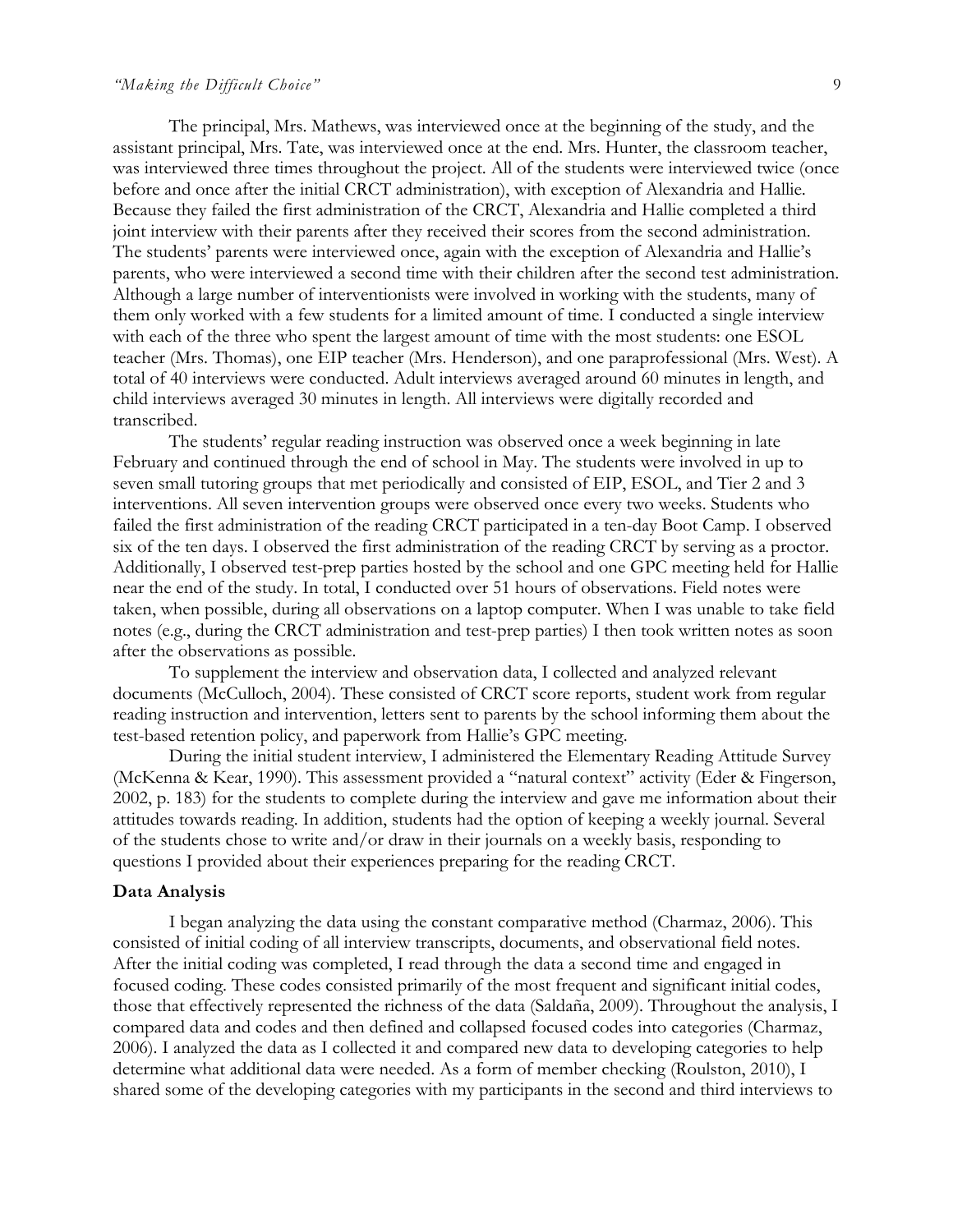further clarify my understanding and seek additional information. Once the data were collected, I wrote case summaries of the findings for each of the ten student participants (Stake, 1995). I then used matrices for cross-case comparisons in which key categories common to all the cases were compared (Stake, 1995).

Charmaz (2006) argued that grounded theory is abductive work. Researchers inductively form hypotheses from their data and then check them by reexamining the data. The constant comparative method provides a tool not just for comparing data to data, but comparing data to extant theories or "sensitizing concepts" (Patton, 1990, p. 216) to illuminate developing hypotheses. Drawing on Handsfield and Jimenez (2009) and J. Marsh (2006), a final level of analysis consisted of directly applying Bourdieu's (1972/1977) theoretical concepts of field, capital, and habitus to theorize the categories developed through the constant comparative method. Similarly to Handsfield and Jimenez (2009), I applied Bourdieu's concepts of field, capital, and habitus as sensitizing concepts to the categories obtained using the constant comparative method because "traditional coding procedures risk oversimplifying the complex dialectic between habitus and field" (p. 170). The Bourdieusian analysis consisted of three steps: (a) analyzing the field in relation to the field of power, (b) mapping the structure of relations among the agents within the field, and (c) analyzing the habitus of the agents (Bourdieu & Wacquant, 1992; Grenfell & James, 1998).

An example of this Bourdieusian analysis can be illustrated by the students' and parents' acceptance of the test-based retention policy. Through the constant comparative method, I identified acceptance of testing as a recurring category. The students and their parents largely accepted that the policy was fair, testing was trustworthy, and retention helped students academically achieve. Analyzing this category from a Bourdieusian lens, I found that such notions were not based simply on a mistaken educational belief but on a deep-seated ideology (House, 1989). Bourdieu (1972/1977) referred to such taken-for granted ideologies as doxa and theorized that they occur when the structures of the field become ingrained in the minds of the participants.

### **Findings**

The following findings are organized in relation to the Bourdieusian analysis mentioned above. I first describe the field of test-based grade retention in Georgia in relation to the larger field of power in which various agents compete for limited resources. Second, I map the structure of relations among the agents within the field, specifically noting the different capitals they bring. Third, I examine the habitus of the agents and discuss how the participants are responding to testbased retention at their school.

#### **The Field of Test-Based Grade Retention in Georgia**

In this study, I specifically examined the field of test-based grade retention in Georgia. Below, I describe the field of test-based retention in which Plains Elementary resides. I specifically examine how the rules and characteristics of that field have been influenced at the federal, state, and local levels.

**Federal influences.** Retaining students in grade is a practice as old as the advent of graded schooling itself, dating back to the mid-1800s (Shepard & Smith, 1989; Tyack, 1974). Using tests to determine promotions and retentions is almost as equally old; written essays were used to make retention decisions as early as the late 1800s (White, 1888). Although using a test to determine promotion or retention has existed for some time, it was not until the minimum competency movement of the late 1970s and the standards movement of the 1980s that the practice became more accepted (Koretz, 2008). Decreasing SAT scores (Wirtz, 1977) and a perceived softening of grading and educational standards nationwide (Berliner & Biddle, 1995) fueled a growing concern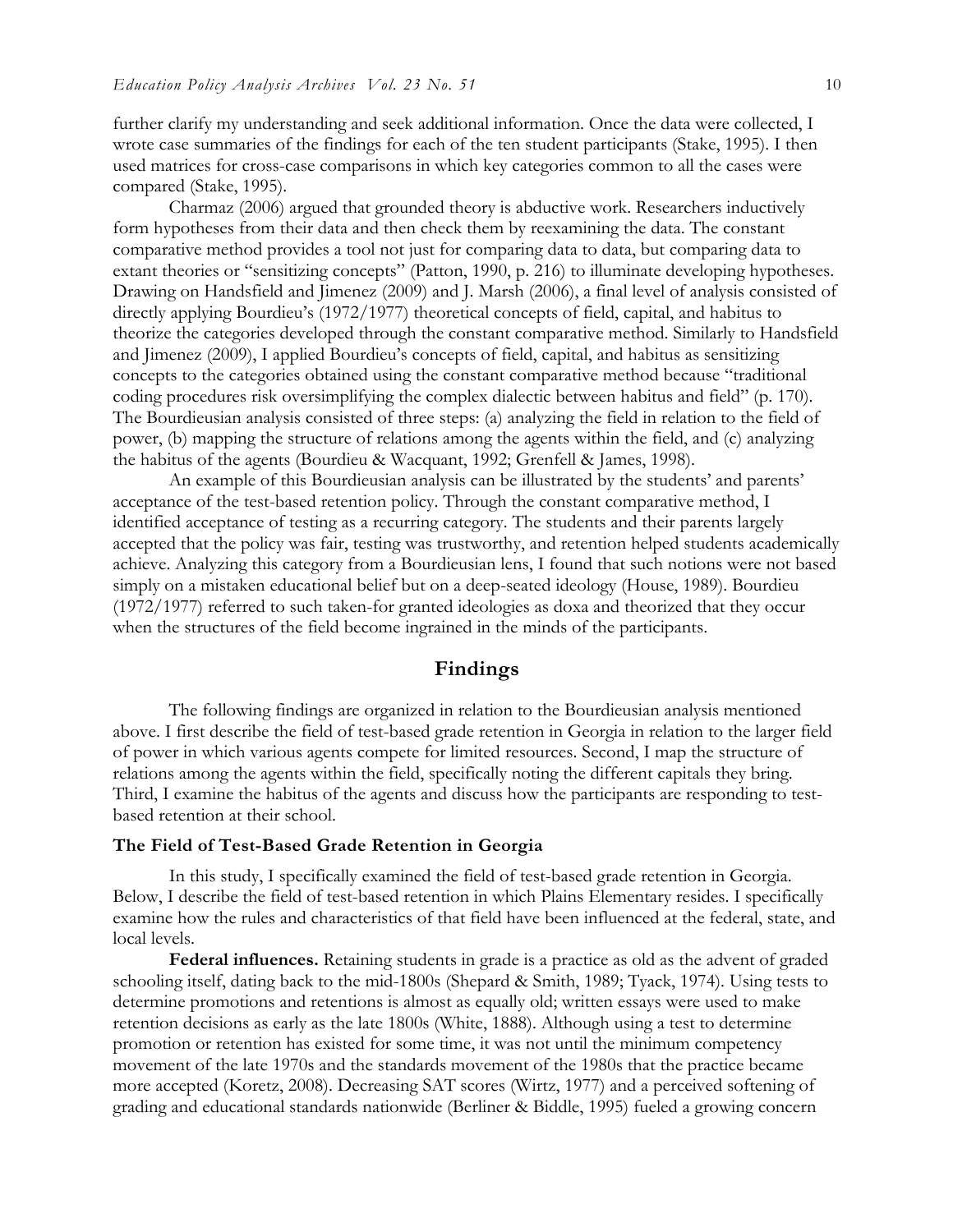that public schools were not making the grade. These fears culminated in the Reagan administration's publication of *A Nation at Risk: The Imperative for Educational Reform* (National Commission on Excellence in Education, 1983) which called for additional testing designed to curb social promotion and increase student achievement.

Cities such as New York and Chicago (Millicent, 1997) as well as states like Florida (Morris, 2001) and Georgia (Orfield & Ashkinaze, 1991) soon enacted test-based retention policies. Many of these programs were cancelled by 1990 because of their high costs with few apparent gains (House, 1998). Despite these initial failures, by the late 1990s and early 2000s, some prominent politicians began to promote them. As previously mentioned, President Bill Clinton was largely responsible for regenerating interest in ending social promotion during the late 1990s. By requiring that students, at least in part, pass a standardized exam to be promoted to the next grade, these states and cities have created a field in which the competition for the institutional cultural capital conferred by being promoted to the next grade is given to those whose economic and cultural capital have groomed them to succeed on a middle-class curriculum assessed by traditional standardized tests.

**State influences.** Georgia Governor Barnes' proposal to end social promotion was a part of a larger education reform package, House Bill 656: The Education Reform Act of 2001 (Strickland, 2008).<sup>2</sup> The law successfully passed with the following requirements. Students who have previously failed the CRCT or are identified as struggling by their teachers receive intensive intervention throughout the school year (Georgia State Board of Education, 2001). Those who fail the first administration of the CRCT in April are offered accelerated and differentiated intervention, in addition to regular classroom instruction, during the month of May or during summer school in June and are then required to take the CRCT a second time. Students who fail the second administration are automatically retained, although the law does allow the parents/guardians or teachers to appeal a retention.

If a retention is appealed, a GPC meeting is held consisting of the school principal or designee, content area teacher, parent/guardian, and other school staff who might provide useful information about the child's achievement. The GPC may then consider other indicators of the student's academic performance in addition to the CRCT. A vote is taken to determine if the retention will stand, and the student may only be "placed" (actual promotion requires a passing CRCT score) in the next grade if the GPC unanimously agrees. By placing a student in the next grade, the GPC pledges that with additional intervention the child will be performing on grade level as measured by the CRCT by the end of the next academic year. Whether or not a child is placed or retained, a plan must be designed for additional assessment and intervention throughout the upcoming year.

**Local influences.** In addition to being influenced by federal and state policies concerning test-based retention, a transition occurred at Plains a few years ago that affected how the teachers and administrators implemented test-based retention. Several of the teachers at Plains mentioned that six years ago their school had undergone a drastic shift in philosophy towards retention. Mrs. Thomas (an ESOL teacher) reported that when she was first hired at Plains the principal retained as many as 65 students per year. The principal was even known for retaining students after school started if the current teachers did not think they were ready for that grade. Mrs. Thomas and most of the teachers were against such extreme use of retention, but felt they had little to say in the

 <sup>2</sup> Three groups (the Legislative Black Caucus, the Georgia Parent Teacher Association, and the Georgia Association of Educators) lobbied the Georgia legislature to not base student retention on a single test score. Consequently, Governor Barnes and his staff appeased these groups by allowing students to have two opportunities to pass the test and also giving the teacher or parent the right to appeal any retention.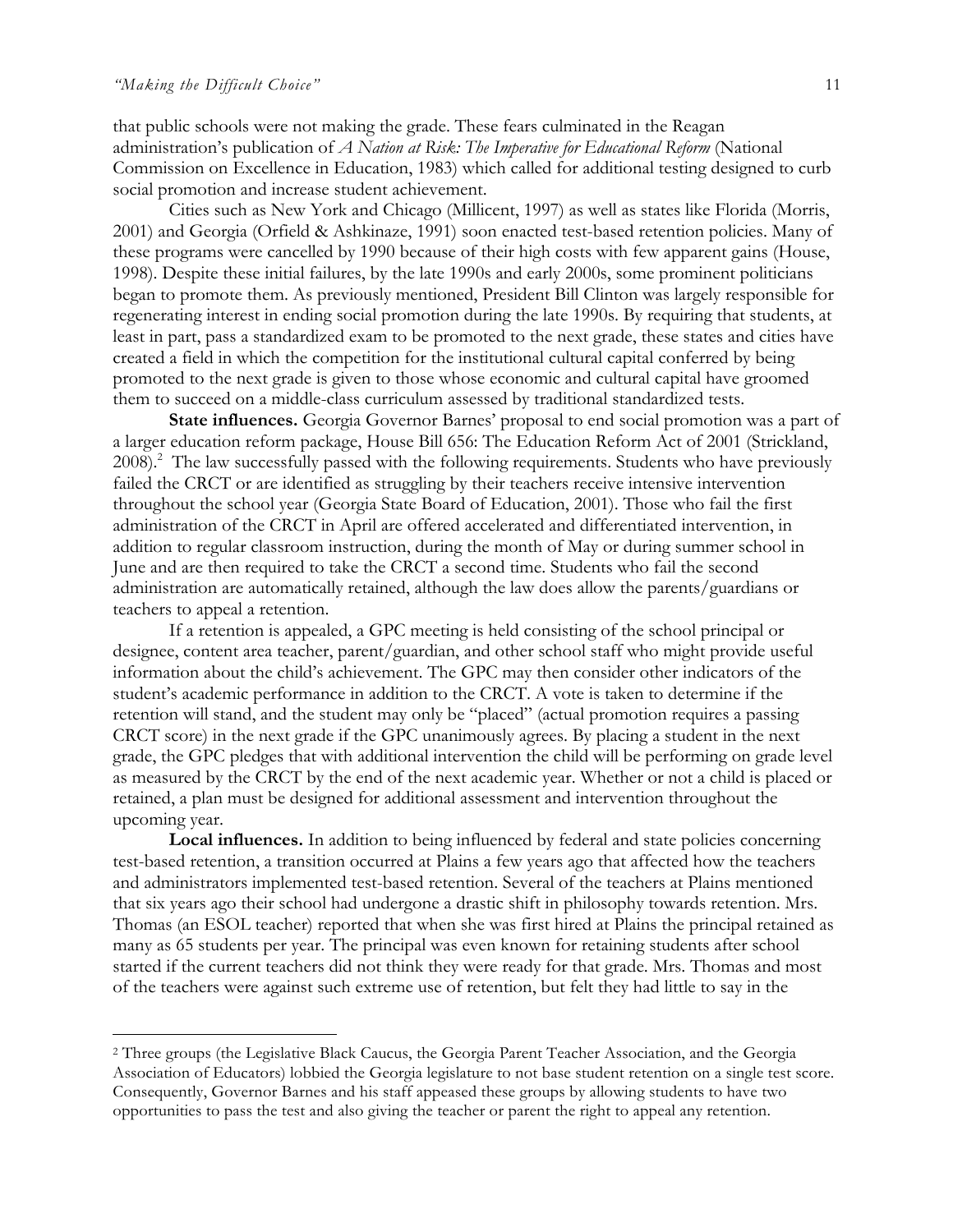matter. However, Mrs. Thomas explained that the implementation of grade retention drastically began to change when they got a new, younger principal who was opposed to retention:

Yes, they would send them back, but she [the former principal] was gone by that point so that year I had, we had a brand new principal, and I remember during preplanning she was like, "Guys look," she showed us research about how retention doesn't work, that they just "this is not helping, it just increases the drop-out rate," and so I think gradually there has been a mind shift here, but it has been hard because you have a lot of older teachers who firmly believe [in retention].

All of the subsequent principals at Plains had been largely opposed to retention. The administration at the time of this study continued to discourage the retention of students. They retained students, but only if they were younger students in kindergarten through second grade and only if they were considered to be developmentally behind and not just behind for language or disabilities reasons. To limit the number of students that were considered for retention each year, Mrs. Tate, the assistant principal, required that students receive Tier 3 interventions throughout the year and that parents be notified mid-year that their child was at risk for being retained:

I will not retain a child if we have not done Tier 3 interventions on them. Will not, and so I tell the teachers every year, do not come to me at the end of the year and say I want to retain this child, and we don't have Tier 3 interventions because I do not feel that I can sit down with a parent and justify retaining a child when we haven't done everything we can possibly do for that kid this year.

If retention needed to be considered, Mrs. Tate liked to have the Tier 3 progress monitoring record that could show where students "flat-lined" in their academic progress. She also had parents and teachers who were considering retention complete the *Light's Retention Scale* (Light, 2006), a diagnostic assessment designed to identify which students might benefit from retention. These procedures helped curb the retention of students whose teachers might support retention.

Mrs. Mathews, the principal, made it clear that she too did not support retention because of the research literature. She argued that retention is ultimately a school decision, even under the testbased retention policy in grades 3 and 5 in which parents play a part. "It's always ultimately a school decision…." Mrs. Mathews said. "However, our school philosophy and our county philosophy is always to involve the parent, and it should be input from both parent as well as child." Mrs. Mathews explained that most parents relied on the school's opinion regarding retention. However, sometimes parents did argue that their child should be retained. If a parent demanded it, the school would consider it; however, more often than not they educated the parents that promotion would likely be the best option. Mrs. Mathews noted that the district administrators supported her in this approach towards grade retention.

On one occasion, Mrs. Mathews reported that she had a parent who wanted a child retained for non-academic reasons: "I have had one parent who asked for retention, and because her child was a behavior problem, and she thought by retaining the child, she would do better, and we just said that that was not an option."

As shown above, the federal, state, and local influences all worked together to create the structures of the field of test-based retention in this study. However, as I will show, it was the capital the participants possessed within the field that enabled or prevented them from successfully competing.

#### **The Capital of the Participants**

Below, I discuss the capital the students, parents, teachers, and administrators possessed in this study, especially focusing on the categories of educational background, language, and knowledge of the test-based retention policy. Unlike the teachers and administrators, the student participants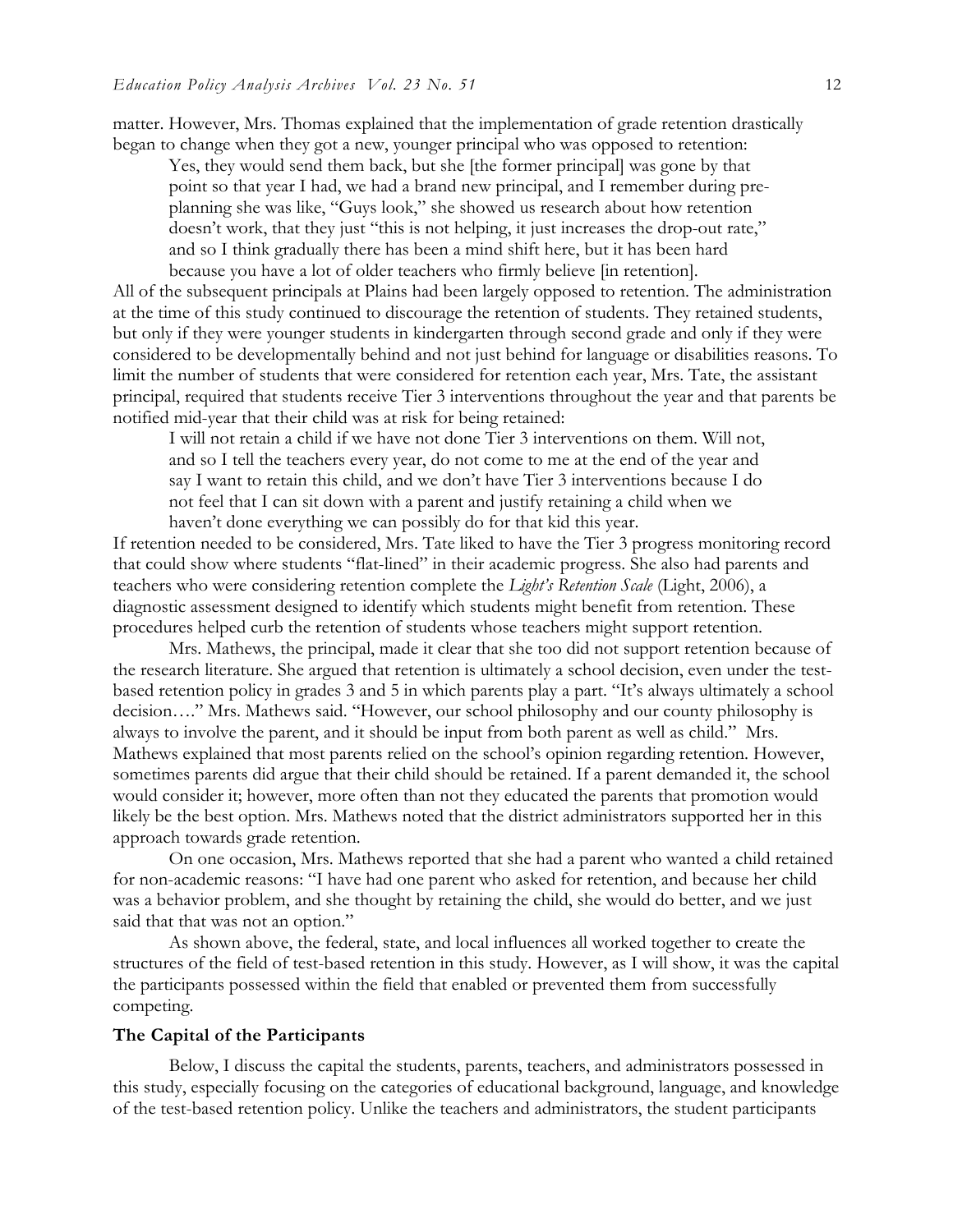and their parents brought little recognized capital with an exchange value capable of garnering success in the field of test-based retention (e.g., high reading scores, academic achievement, financial security, fluent English). However, a lack of capital valued by the school should not be viewed as reinforcing "deficit" theories and negative stereotypes of low socio-economic-status families (Lareau, 2003, p. 11). Indeed, the students and their parents brought an array of knowledge, skills, and language (e.g., their first languages other than English); such capital, however, often went unrecognized at school.

**Students.** I selected the ten student participants in the study because they were receiving some type of intervention in reading. More often than not, the teacher selected these students for intervention because of their previous educational experiences, specifically their test scores. All ten had either failed the reading CRCT (received a scale score of less than 800) or had just barely passed in prior years. Three of the students had previously been retained: Aurianna, Hallie, and Alyssa. Aurianna was retained in kindergarten, Hallie was retained in second grade, and Alyssa was retained in fifth grade. Alyssa had been retained through the test-based retention policy the previous year because she failed the math CRCT on both administrations. Thus, when she participated in the study, it was her second year in fifth grade. With a history of unsuccessful experiences in school, these students lacked institutional cultural capital or credentials and therefore symbolic capital or prestige that would label them as being an asset to their school's scores. Rather, they were seen as a liability, students who would require extensive help and still might not pass the state assessments. Each failing score hindered the school's likelihood of making Annual Yearly Progress.

The students represented a diverse range of ethnic backgrounds: three were White (two girls and one boy), two were African American girls, one was a biracial boy (African American/Latino), two were Latino girls, one was a Latino boy, and one a Romanian girl. Consequently, they brought a diverse range of linguistic capital. Michelle, Donovan, and Candace were all native Spanish speakers, and Alexandria was a native Romanian speaker. However, given the fact that Plains only offered an ESOL program, their expertise in their native language was not valued at school. Although all four of these students spoke fluent English, they were still perceived by their teachers as lacking the indepth vocabulary and fluency of native English speakers, an embodied cultural capital, and therefore continued to receive ESOL services and special accommodations on the CRCT. Michelle, Donovan, Candace, and Alexandria all received read aloud accommodations in which they were allowed to have the test passages, questions, and answers read aloud to them.

Although all the students knew that they would have to pass the reading CRCT in order to go to the sixth grade, there was a good deal of confusion about how the policy worked based on pieces of information they had heard from teachers, parents, and friends. Several students (Hallie, Nathan, Michelle, Aurianna, Candace, and Donovan) thought that if they failed they would have to attend summer school and retake the test in the summer, which suggested they lacked embodied cultural capital. The students were also confused about the grades in which the test-based retention policy applied. For example, Alexandria thought the policy had applied in fourth grade and that she had retested when she had failed:

Last year, since I didn't pass the second CRCT test, the Boot Camp CRCT test, they just let me go to fifth grade because they knowed that I'm not that much of a English person.

Similarly, Alyssa and Candace thought that they had to pass the CRCT every year to go to the next grade, and Kenyon thought it applied in fifth and up. The students also did not know the score that they needed to pass and how many opportunities they had to retake it.

**Parents.** According to Bourdieu and Passeron (1970/1990), parents transmit cultural capital through the field to ensure that it is inherited by their children. Thus, the disparities between social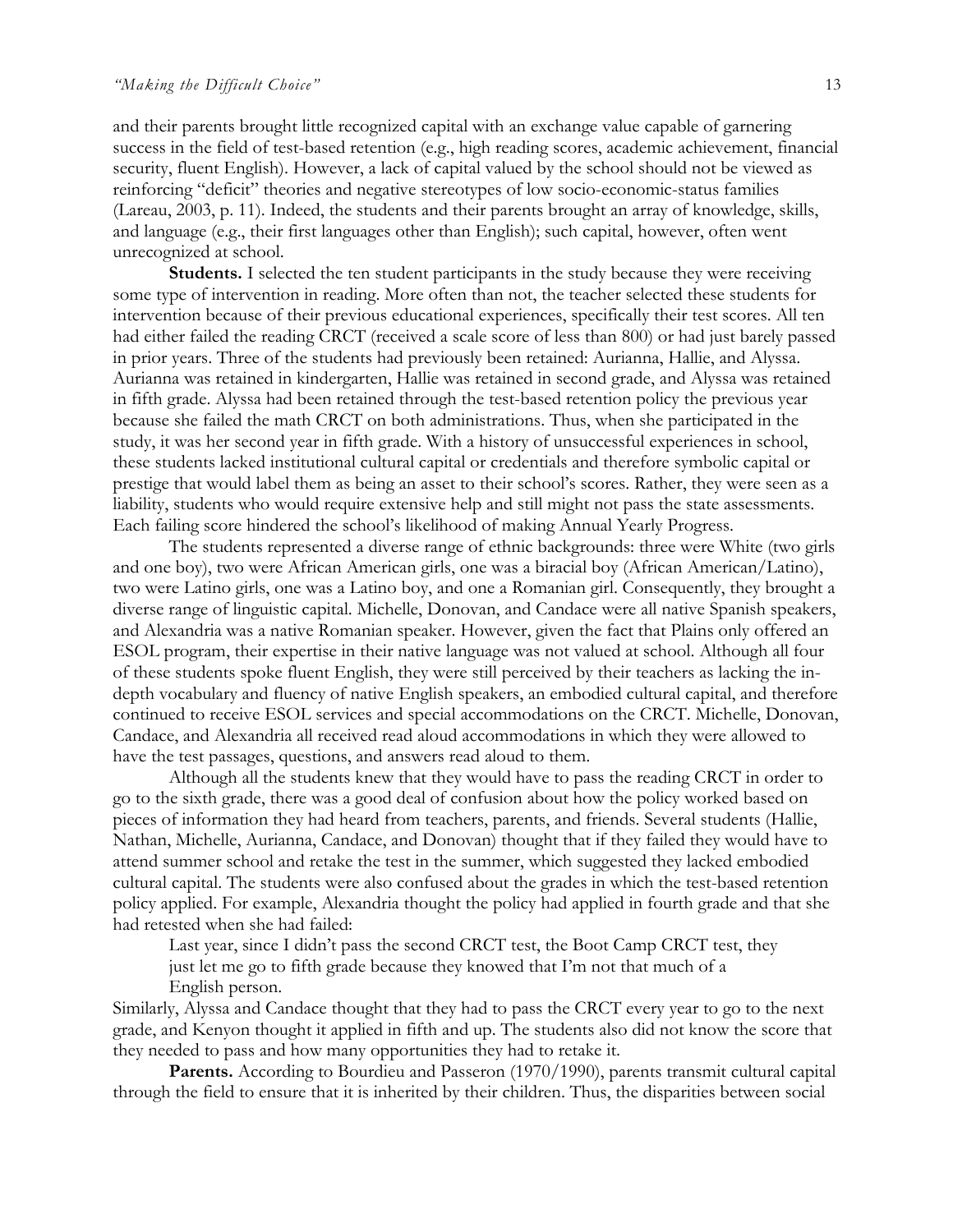classes are reproduced. This became apparent via the parents' lack of institutional cultural capital (academic degrees) valued by the school. Six out of the ten student participants had at least one parent who had dropped out of high school. For example, Donovan's dad only went to first grade in Mexico. Alexandria's mother dropped out in tenth grade. Both of Hallie's parents graduated from high school, but only three students had parents who completed college degrees.

In terms of the embodied cultural capital of language proficiency, four of the students' parents spoke languages other than English: Candace and Donovan's parents and Michelle's father spoke Spanish only; Michelle's mother spoke Spanish and English, and Alexandria's mother spoke Romanian and English.

The vast majority of parents had heard about the test-based retention policy but did not know specific details about the policy. Brittney's mother thought she had retested in fourth grade, and Kenyon's mother did not realize that he had been required to pass the CRCT in third: "I didn't know in third grade he had to pass. . . . I just know they told me he have to pass in order to go to sixth grade, but I don't know the policies or anything." Similarly, Michelle's mom did not remember Michelle going through the process in third grade. Alexandria's mother had heard about the policy but did not know what score was required to pass, what grades the policy applied to, or anything about the appeals process. Only Alyssa and Hallie's parents had a good understanding of the policy. Alyssa's mother knew about it because Alyssa was retained under the policy the previous year, and Hallie had to go through retesting and placement from third to fourth grade. Several of the parents expressed that they felt that their limited knowledge, embodied cultural capital, of the policy prohibited them from having a voice in how it was implemented.

**Teachers/administrators.** Unlike the parents in the study, the teachers and administrators had a great deal of valued institutional cultural capital. All of the teachers and administrators I interviewed had at least a master's degree, with the exception of Mrs. West, the part-time interventionist, who had just finished her bachelor's degree. Mrs. Mathews (the principal), Mrs. Thomas (the ESOL teacher), and Mrs. Henderson (an EIP teacher) all had completed Ed.S. degrees as well.

All of these teachers spoke English only, and English was their native language. All, with exception of Mrs. West, who had just begun her position, had significant teaching experience. Consequently, they were steeped in details regarding the test-based retention policy. They also had a good understanding of the research on retention. Mrs. Mathews, Mrs. Tate, Mrs. Hunter, Mrs. Thomas, and Mrs. Henderson, all were able to cite research findings and statistics regarding retention. Such an in-depth knowledge, embodied cultural capital, of the test-based retention policy and the research regarding retention, as I will show below, provided them with a great deal of influence in how the policy was implemented.

#### **Habitus: Responding to Test-Based Retention at Plains**

Having examined the field of elementary education, and the test-based retention in Georgia that structured the field, and the capital the various participants possess, I now describe how the participants at Plains Elementary School responded to the policy. I begin with what Bourdieu (1972/1977) called doxa, those taken-for-granted structures accepted by the participants of the field. Second, I chart the process by which the teachers and administrators at Plains were actually successful at rejecting the doxa of testing through heterodoxa and took steps to ensure that students who failed the CRCT were not retained.

**Accepting the doxa of testing.** As I mentioned in the methods section above, when I observed and interviewed the students and their parents, I noticed several deep-seated ideologies concerning the fairness, trustworthiness, and necessity of test-based retention. The students and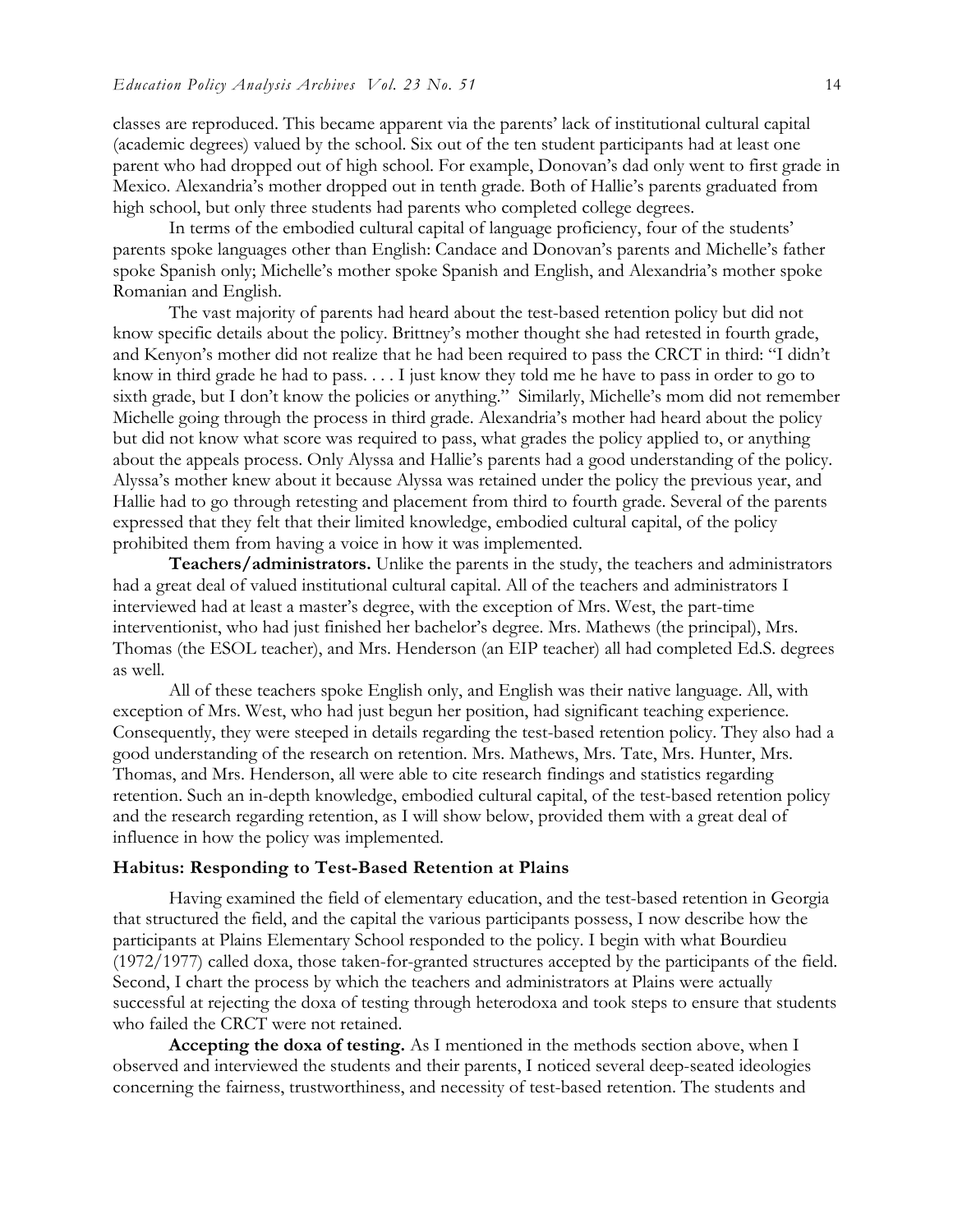their parents largely accepted that the policy was fair, testing was trustworthy, and retention helped students academically achieve.

All ten student participants believed that it was appropriate to retain students for a variety of reasons which largely centered on struggling academically and exhibiting "bad behavior." Several mentioned that students should be retained if they earned low grades, did not understand the academic content, or scored poorly on the CRCT. Likewise, they argued that students should be retained if they were not listening or concentrating in class. Moreover, "bad kids," as they described them, should be retained. These were students who did not care about learning, did not cooperate with their teachers, talked back to teachers, called people names, or hurt others. Like the students in Anagnostopoulos's (2006) study, Plains students drew a sharp distinction between those who listened, worked hard, and thus should be promoted and other students who did not. For example, Alyssa said:

Smarter students deserve to pass because they pay attention, more attention, and the other students really don't care what they get, and they just don't understand how bad it is to be retained again and again and it be on your permanent record.

All but one of the students, Aurianna, believed the CRCT did a good job of showing how good or bad they were at reading. Aurianna thought it only sometimes was a trustworthy indicator. A student who was good at reading, she said, could still fail. Almost all the students believed they were working harder in fifth grade because they had to pass the CRCT to be promoted. Only two students, Aurianna and Kenyon, felt that they worked equally hard in their fifth- and fourth-grade years.

Like the students, all ten of the students' parents believed that retention was a good idea and could help their children. They explained that being behind academically was the main reason for justifying retaining children. Donovan's mother thought students should be retained less often in the upper grades. The rest of the parents felt they were equally appropriate for students in any grade. All but one of the parents believed that the CRCT was a trustworthy indicator of their children's reading abilities. Only one parent, Hallie's dad, argued that the CRCT does not really show what kids know because it only tests some of the standards the students learned. However, all felt that having students read passages and answer multiple-choice questions was a valid way to assess reading. Most of the parents felt the test was successful in getting their children to work harder, especially as the test drew closer. However, the majority of the parents felt they did not have a say in how the testbased retention policy was implemented.

In addition to accepting the doxa of testing, two of the students repeatedly expressed their acceptance of the doxa of inadequacy. On numerous occasions, both Kenyon and Hallie expressed their belief that practicing for the CRCT was hopeless. They were going to fail:

Kenyon - I'm not going to college. I'm going to fail. My brother calls me retarded. Mrs. West - No you're not.

Kenyon - Yes I am.

Mrs. West - Guys you are not dumb. You are ready. [Talking to Kenyon and Hallie]. Hallie - I'm dumb.

Kenyon - I'm dumb too.

Mrs. West - Guys, none of you are dumb. You are all capable when you apply yourself. Although Kenyon managed to pass the first administration of the reading CRCT, Hallie did not and was required to retake the test. What little confidence she had in herself was shattered when she received the news of her score.

I'll miss too many questions [on the retake] to pass it. To fail it or whatever. I ain't going to pass it because I'm not good at reading. I can't. I've never passed. I mean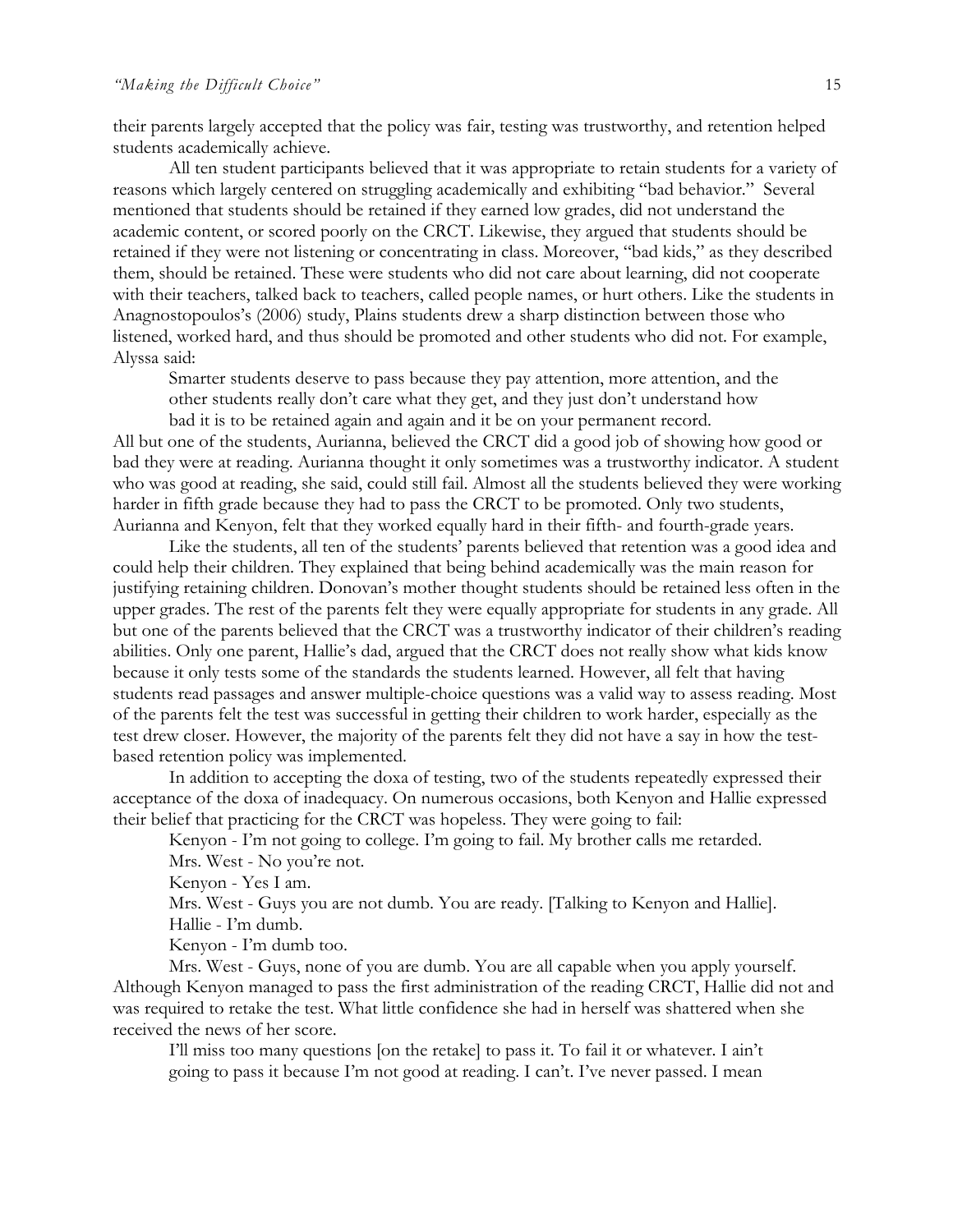when I was doing the CRCT, I have had to do it every year of my schooling. Like I done it first all the way to fifth, every year, the CRCT.

**Rejecting the doxa of testing.** Despite readily accepting a great deal of the doxa of testing (e.g., "Certain students should be retained." "The CRCT is trustworthy." "I'm working harder because of test-based retention."), there was one area of the testing policy that both the students and their parents wished could be changed. Several of the students and their parents mentioned that they felt it was unfair to base promotion/retention on a single test. However, they still reported that they felt the policy was fair overall and that they would do little to change it if given the opportunity. This finding is especially interesting in that they appeared to reject the use of just one test to make placement decisions, but continued to support the testing policy itself. It is possible that because the use of single assessments for high-stakes decisions has been highly critiqued publicly in education debates (Heubert & Hauser, 1999) parents and students questioned this aspect of the policy yet accepted other assumptions in which testing policies are grounded.

By far, the greatest critique of the test-based retention policy came from the teachers, administrators, and interventionists. They appeared to see the test-based retention policy quite differently than the students and parents. As mentioned earlier, they were very skeptical about retention. They were also less confident in the trustworthiness of the CRCT. Several doubted its validity because of the low cut scores necessary for passing (usually around 50%), the read aloud accommodations ESOL students received, and the amount of test-prep that occurred. None of the teachers I interviewed felt that the students were working harder in the fifth grade because of the policy. Like many of the parents and students, they believed that multiple indicators should be used to make retention decisions.

However, the most striking difference was the way the teachers and administrators used the GPC and the appeals option to influence how the policy was administered. The GPC and the appeals option provided an avenue for the teachers and administrators at Plains to educate parents about the harmful, unintended consequences of retention and help them make decisions they believed would most help their students.

**Educating parents.** Educating parents through letters, phone calls, and face-to-face meetings became an important role for the teachers and administrators at Plains. Mrs. Mathews, the principal, saw promotion and retention as being primarily a school decision, but worked to educate the parents about the test policy:

I remember I got a call . . . and I had one parent who said . . . , "I got a letter that said he didn't pass the PTCT." I remember thinking, "That parent knows there's a test, has no clue about the name", but he was functioning on the level that he knew how, so that committee we had to do a lot of explaining to that parent about the importance of the skills . . .

Other times a parent might be in disagreement with the school about a child, and they would work to bring the parent around so that they were in full agreement with the committee:

For example, let's say a mom . . . will be in agreement, a dad will be in disagreement. . . . We'll hold another meeting where dad can come and be present. . . . We'll make every effort so that when the committee leaves the members are all in accordance with the decision.

The administrators at Plains made every effort they could to meet with parents and hold GPC meetings and specifically inform parents about the emotional consequences of retention. Mrs. Mathews even mentioned citing research about the most severe stressors for young children and how children list fear of retention among their top fears along with moving and the loss of a parent.

Ultimately, Mrs. Mathews reminded teachers and parents who were considering retention that what was in the students' best interests was what they should first and foremost keep in mind: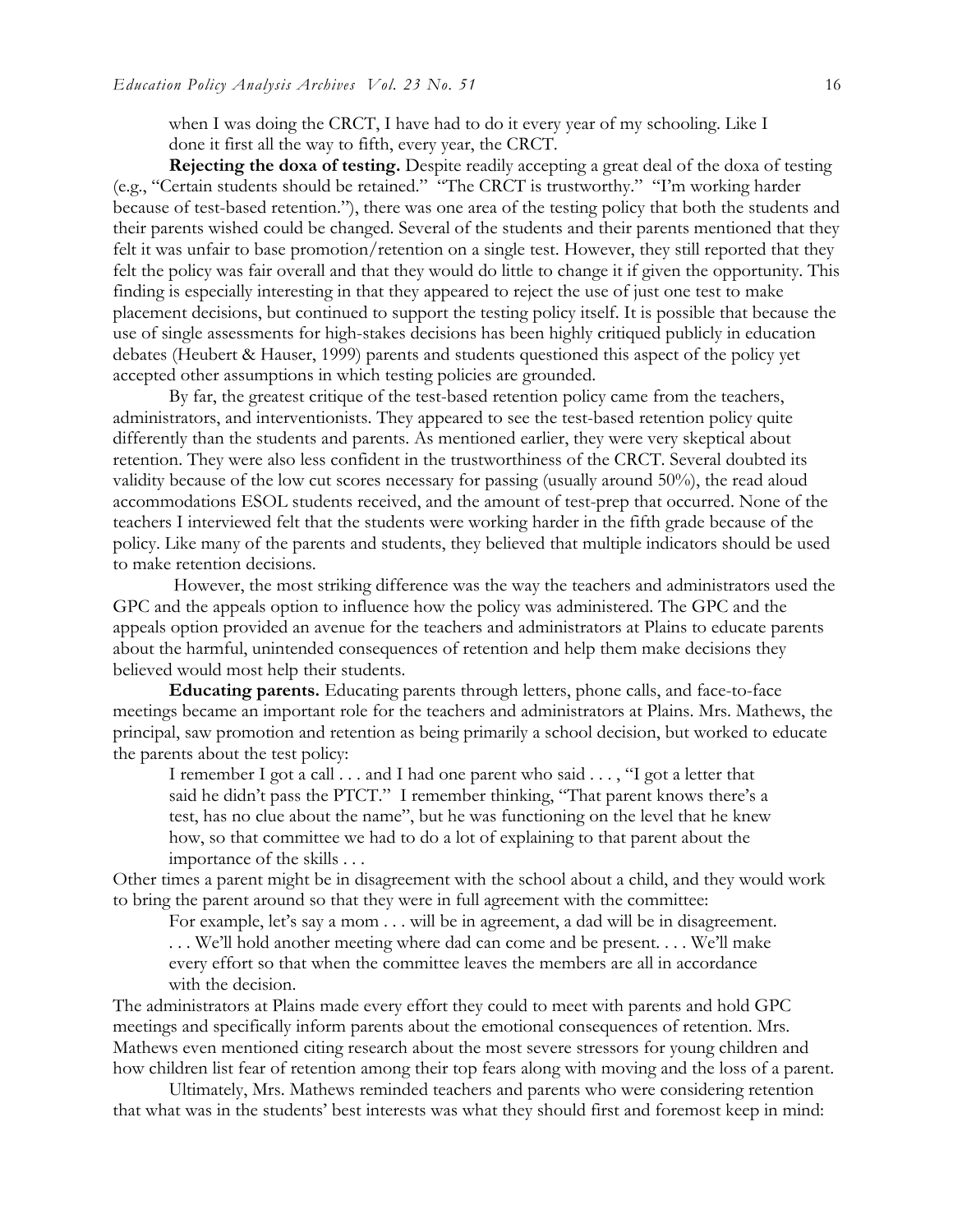I think when I don't know what to do, . . . I just have to reflect. I say to myself, "What's the best thing for the child?" . . . That's the question I ask myself when I have maybe an upset parent or upset teacher, I have to say to my--. I'll sometimes look at the staff and staff member and I'll say, "What's the best thing for the child?" And I think that's what we have to ask when we're thinking about retention.

Mrs. Mathews also argued that students are different and have various needs. To have just one policy that treats all students the same, retaining those who do not pass the test, fails to recognize this.

**Appealing retentions.** Figure 1 shows a Promotion and Placement Timeline, a diagram I created illustrating the official process that Georgia school districts are to follow when implementing the test-based retention policy according to state guidelines. Through my observations at Plains, I found that they followed each of these steps very closely. However, I also found that additional steps were taken once the scores from the second administration were given, to prepare parents to appeal the retention.

The policy states that when a student fails the second administration of the CRCT, he or she is to be retained (Georgia State Board of Education, 2001). However, it does allow for the retention to be appealed by either the child's teacher or parent. As required by law, a letter is sent by first class mail to the parents informing them that their child failed the second administration of the CRCT. They are asked to check one of two options: (a) they are in agreement with the retention or (b) they would like to schedule a GPC meeting with the principal and their child's teacher to discuss retention/promotion. By completing the form and requesting the meeting, they are appealing the retention.

Mrs. Tate, the assistant principal, was responsible for sending out these letters and scheduling any GPC meetings. Although she carefully followed the legal requirements of the policy, she added an additional step; she called the teacher and parents of those being recommended for retention by phone. Mrs. Tate mentioned making these calls for three reasons. First, she liked to give parents the opportunity to tell their children the news rather than risk the chance of the child reading the letter first:

Now I always call. I'm not required to. . . . All I'm required to do is send out the letter. My fear is for that letter to go home, and these babies staying home over the summer are getting the letter, and they read it. . . . So what I usually do is I, the day the letters go out, I call all the parents that day.

Calling the parents before the letter arrives also gave her the chance to more personally notify parents, answer questions, and put their minds at ease about the retention issue.

I tell them their scores. Tell them about the letter. Tell them the date I've scheduled the meeting, if that works for them or if it doesn't, because there's a part where they have to bring it back to me by a certain date or whatever, and so I always tell them you don't have to bring it back to me as long as you're here on that day. So I make the phone call.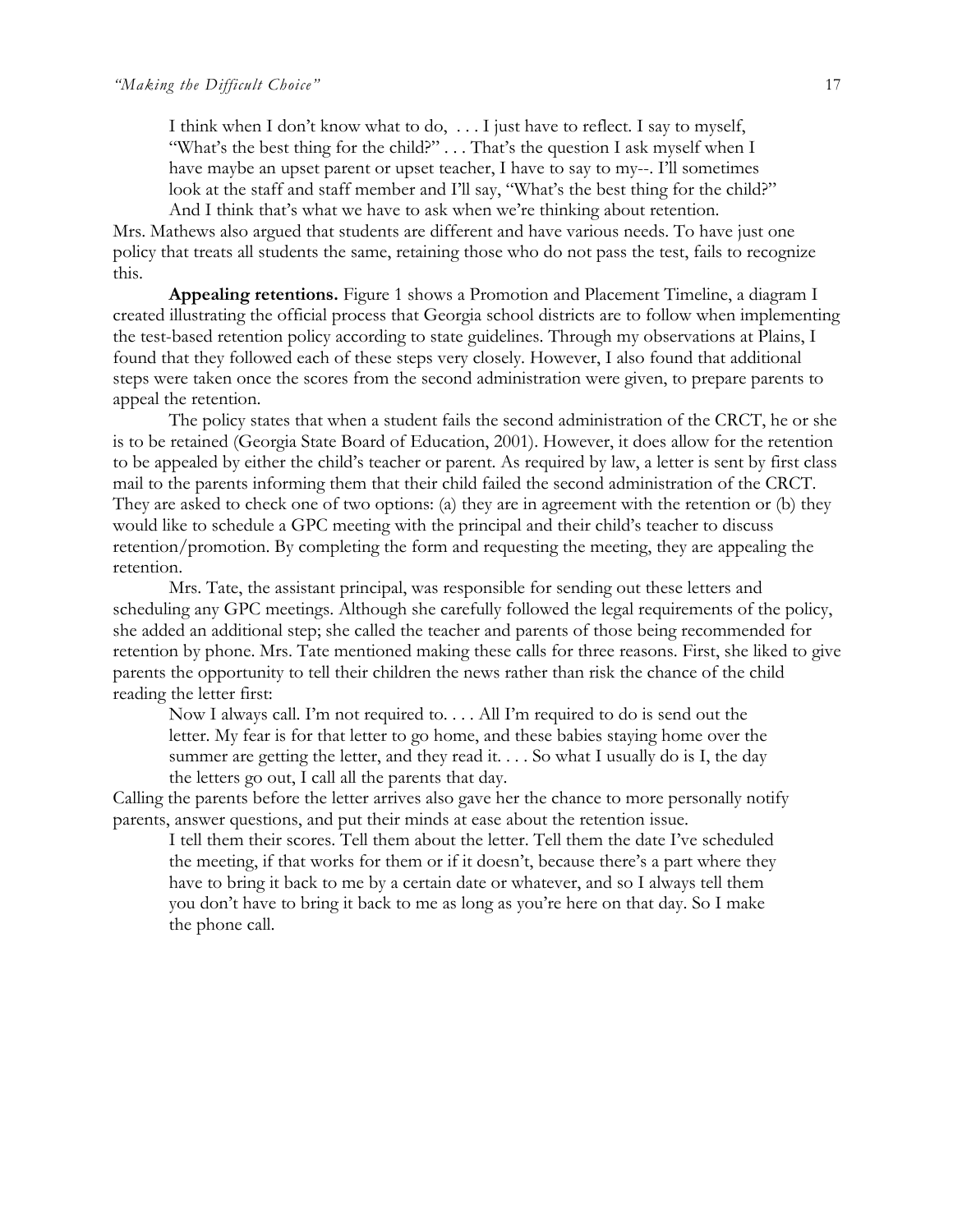

*Figure 1*. Promotion and Placement Timeline.

Note: I created this document based on information from the Georgia Department of Education website: http://www.gadoe.org/External-Affairs-and-Policy/Policy/Pages/Promotion-and-Retention.aspx

Second, she called the teacher and parents prior to sending the letters to take the initiative for making sure the appeal happened. She called the teacher first to get a sense of the child's strengths and weaknesses:

I call the teacher, and I'm like, "What are you thinking? What kind of grades were they? What were their end-of-the-year grades, and do you think they're strong enough to go?" and that kind of stuff. Yeah, we have this conversation like way before the parents.

It also gave Mrs. Tate an opportunity to schedule a time for the appeals meeting with the teacher. When Mrs. Tate called the parent, she did so with the teacher's backing and possible dates both she and the teacher could meet. She was then able to get a sense of what the parent was thinking: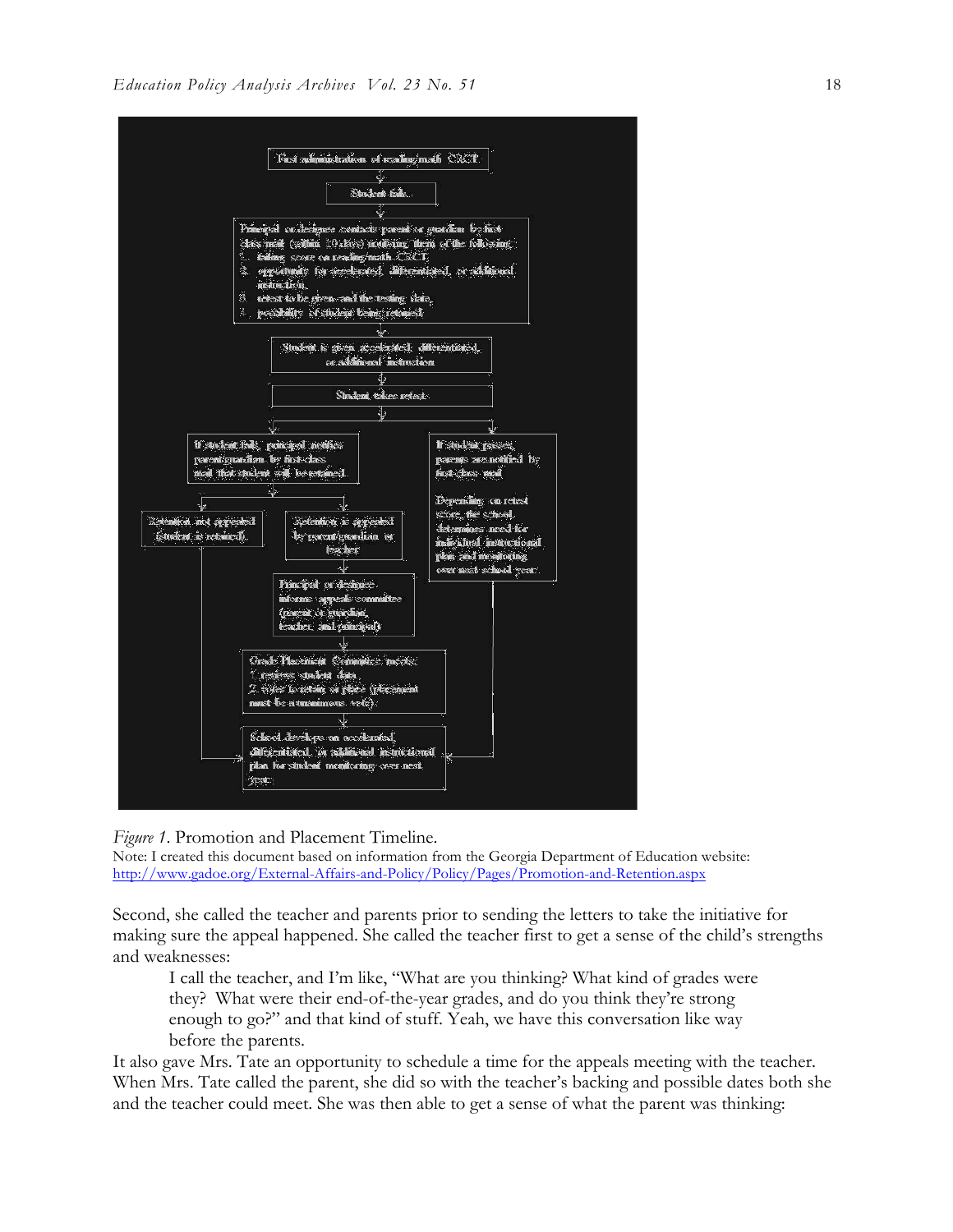And that's another good reason to even call the parents because I get the feel for what the parents are even wanting, and really what they want to hear is you know I'll say this is a committee decision. We're going to decide whether to retain or promote them, and at that point they'll usually go well I really want him promoted, I just don't think this is what's going to be best for him, and usually even at that point in the phone I'm like well I just got off the phone with Mrs. XXXX (the teacher), and she feels the same way so I don't want you to feel stressed about this meeting. I think we're all on the same page. We just want to look at the grades and what he has done all year and make sure he's got everything he needs to go to middle school, and we take good notes for the middle school. And then usually once I say that they feel so much better.

Thus, when the parent received the letter with the option to appeal, the decision to appeal has already been made, the meeting has been scheduled, and the likelihood of placing the student in the next grade has already been discussed. Drawing on Bourdieu's (1972/1977) analogy of a card game, the school has "tipped their hand" and "stacked the deck" in favor of placing the students in the next grade.

#### **The Cases of Hallie and Alyssa**

Of my ten participants only one (Hallie) failed both administrations of the reading CRCT. Hallie scored a 781 on the first reading test and a 793 on the second. An 800 was needed to pass. Hallie had expressed confidence that she would pass the first administration of the reading CRCT when I initially interviewed her, although she would sometimes get frustrated and say she was dumb in class. However, after she got the scores back on the second administration, she was much more worried.

I usually don't pass reading. I can't remember one year that I passed reading. I mean, but they're saying that if I keep on going to Boot Camp that supposedly I'll pass, but I'm terrible at reading. But if my dad has a talk with the teachers and stuff, and he can talk to them, then I'll pass. Like because we'll get promoted. Because that's what my dad has to do every year because I don't pass the reading.

Hallie believed that her dad could have a meeting and get her to "pass," but still, she was nervous because she thought you could only be "placed" so many times. Hallie's dad received the call from Mrs. Tate just before she sent the letter. She let him know Hallie's score had improved, but she had just failed by a couple of questions. He would need to attend the meeting, however, to discuss having her placed in the next grade. By the time she called Hallie's dad, Mrs. Tate had already talked with Mrs. Hunter, determined that a placement would be the best move, and had scheduled a possible date for the meeting.

At the GPC, Mrs. Tate, Mrs. Hunter, and Hallie's father all discussed how she passed math and made progress in reading but had failed the ELA, social studies, and science tests, likely because there was a good deal of reading involved. Hallie's father was eager to agree to a placement because Hallie had only failed the reading test by a couple of questions. They created an intervention plan that would follow Hallie into middle school. Hallie was brought by her mother to the end of the meeting. Her father said she had been up early, was worried, and eager to find out the news. Hallie arrived wearing a t-shirt with the name of the middle school she would be attending. She was relieved to hear she was being placed. Both her mother and father said they had not seen her put forth much effort all year until the results came back from the first administration. When she realized she had failed it, she spent the remaining two weeks prior to the retest eagerly reading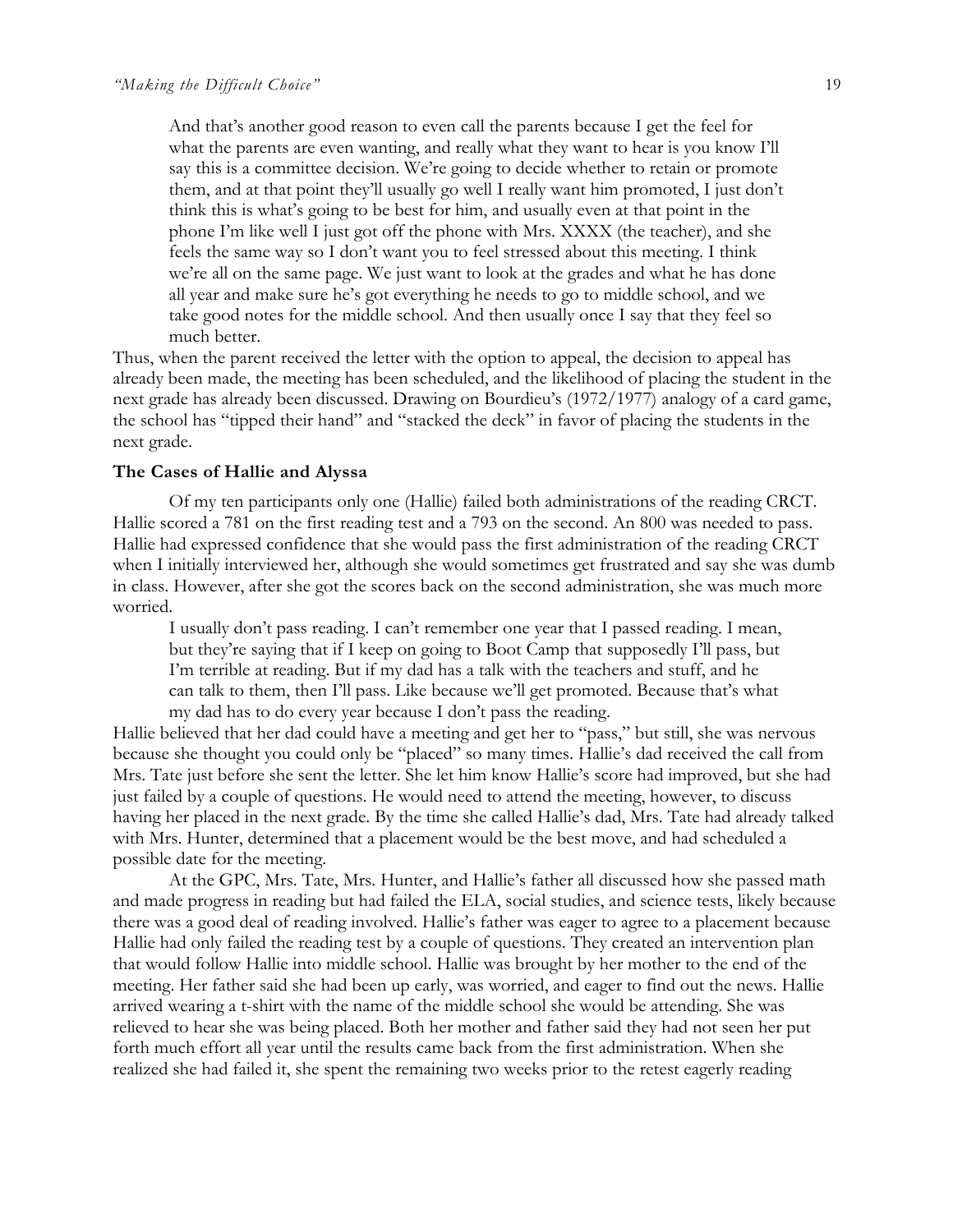everything she could find, including items on the refrigerator and recipe cards. She hoped she would pass the second administration but was fairly certain she would not.

Although Mrs. Mathews, the principal, said she often found that when they educated parents about retention, most parents were eager to have their children placed in the next grade rather than be retained, Alyssa's mother was an exception. Alyssa had failed the math CRCT twice the year before. Alyssa's mother was described by Alyssa's teacher and the administrators as a very good, supportive mother. Her mother had an associate's degree in early childhood and worked for the Girls Scouts. She had numerous foster children, including Alyssa, whom she had adopted. She also strongly believed in retention. When Alyssa failed the math CRCT last year, she agreed to attend the GPC meeting but argued that Alyssa would benefit from retention.

I was concerned before we even got the test scores back that we may need to look at, and you know at first they tried to talk me out of it until I just said you know, and I had another teacher that thought it may be good for her as well. They were worried about her self-esteem, like you know getting left behind, and everybody is going to go, "Oh, Alyssa failed a grade," but that didn't happen at all.

Before being retained, Alyssa's mother said Alyssa was very shy and would not participate in class. Retention, she argued, helped her with her self-esteem and motivation.

I had a meeting, and we decided. It was basically my decision to keep her back because she had so many, had so much trouble last year, and she was socially just not there either, and I was like, and I'm glad I did because last year she wouldn't have talked to anyone. This year she was on the news show. She's all over the place, so it's made an incredible difference in her self-esteem and her motivation, and you know we just handled it. I just said, "You know, you can go in there, and you can show everybody you know the ropes, you know everything, and you can just dazzle everybody this year." So she really took that to heart.

Alyssa's mother elicited Alyssa's support, and Alyssa also thought that retention was a good thing. But, my mom asked me before the meeting. She said, "Do you need to stay back?" And I said, "Yes, because of math." And so it kind of worked out for me because they said I needed to stay back, so . . . She leaved it up to me to decide, and I wanted to stay back 'cause of math.

Alyssa's mother had the capital (knowledge and respect) required to make her argument convincing enough to have her child retained despite the school's efforts to push for a placement in sixth grade. Although Alyssa and her mother believed the retention greatly helped her, the teachers and administrators remain unconvinced. After working with Alyssa for a second year in fifth grade, Mrs. Hunter was still not sure the retention had benefited her in any way.

#### **Discussion**

Although some of the students and their parents questioned the fairness of basing promotion on a single test, they readily accepted that the policy should exist. The CRCT, they argued, was a valid indicator of their children's reading ability, and students who failed the test should be retained. Retention, they believed, would help these students catch up academically. Moreover, none of the parents or students questioned the even deeper assumption that elementary school should be organized by grade-level achievement. The teachers, however, were much more skeptical about the system. They were less confident about the trustworthiness of the CRCT and felt the test-based retention policy did little to motivate students to work harder. Most strikingly, they largely opposed retention and possessed the necessary capital to educate parents through the appeals process to ensure that students did not risk the harmful effects of retention.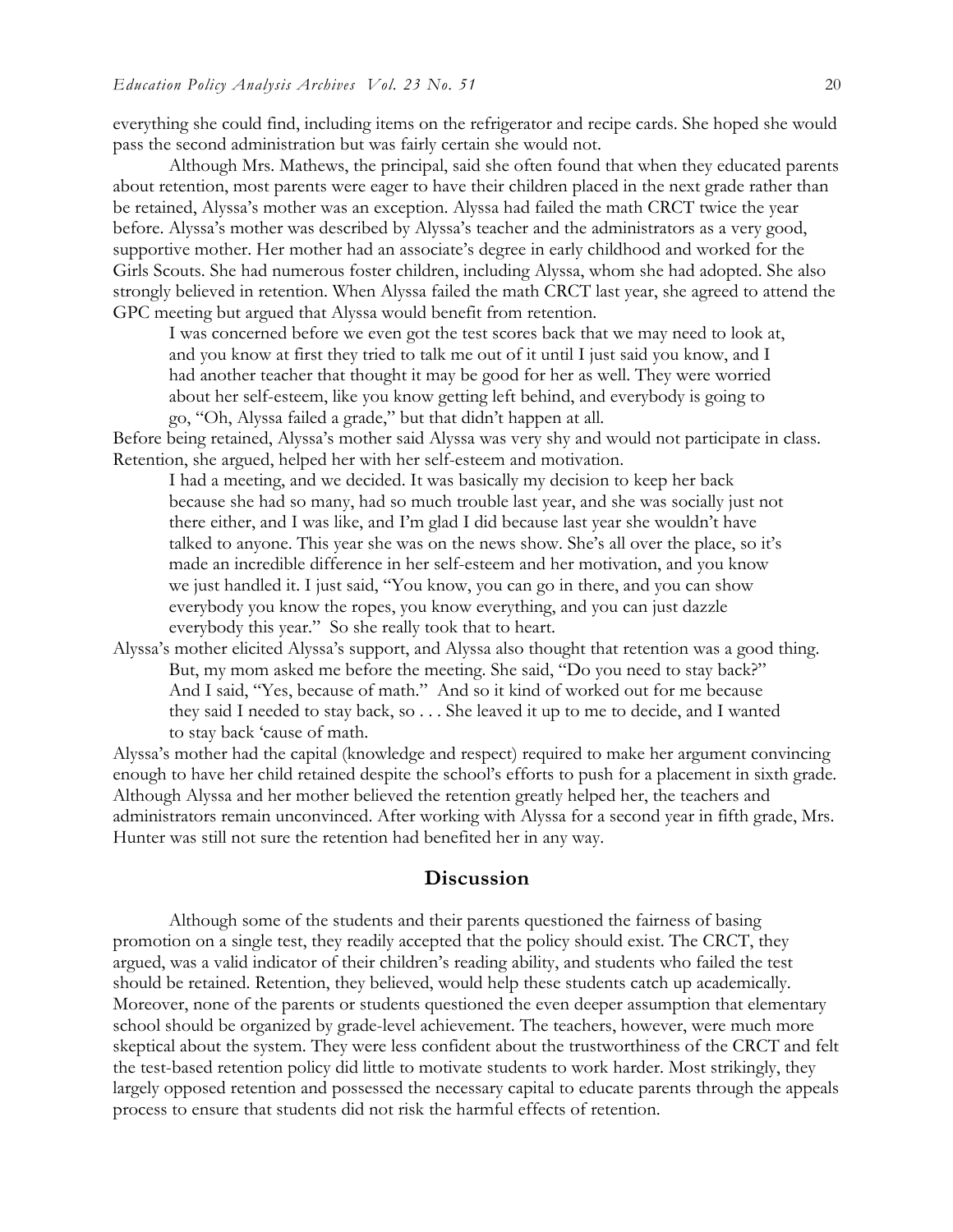#### *"Making the Difficult Choice"* 21

The teachers and administrators at Plains were largely successful at attempting to upset a doxic structure they feared would reproduce their students' struggles in school. The administrators at Plains were able to raise awareness of the unintended, negative consequences of grade retention, among their teachers through research and education who in turn helped raise awareness among parents. Having recognized the doxic relationship the policy created, they actively took steps to thwart reproduction. Although they were unable to completely circumvent the policy, they were able to legally modify their implementation of the policy to ensure what they believed would be more equitable outcomes.

The case of Alyssa was certainly an exception in that her mother had enough valued capital (e.g., she was White, fluent in English, middle class, college educated, and perceived by the school as a loving and responsible mother) to sway the GPC to retain Alyssa, even when the teachers and administrators felt it was not in her best interest. In an ironic twist of events, Alyssa's mother possessed the capital to have a powerful influence among the school faculty. However, rather than using her capital to challenge the policy, she used it to ensure that Alyssa was retained. Both Alyssa and her mother had accepted the doxa of test-based retention.

How is it though that the teachers and administrators at Plains Elementary were so easily able to override legislation that was expressly designed to end social promotion in Georgia? Certainly the teachers at Plains were encouraged to not retain students by their principal and assistant principal who were in turn encouraged by district administrators. However, although the policy itself (Georgia State Board of Education, 2001) along with the political rhetoric leading up to its passage (Barnes, 2001) appear to mandate the end of social promotion, a closer analysis of the policy makes that objective less clear, especially given the fact that the state is well aware through their own reports that most students are being placed in the next grade and not being retained (Henry et al., 2005; Mordica, 2006).

In his analysis of House Bill 656, Strickland (2008) argued that ending social promotion provided conservative support for an education bill that would have likely gone unnoticed otherwise. In an interview with Governor Barnes, Strickland (2008) quoted Barnes as saying that he was less interested in increasing the number of students being retained and was more interested in creating a year-round atmosphere through summer interventions under the policy. Similarly, in an interview with *The Atlanta Journal-Constitution*, State Superintendent Kathy Cox, who had worked on the bill as a state representative, defended schools' use of the appeals process, arguing that the bill was originally designed to target struggling students and provide them with intervention rather than to retain mass numbers of them (Vogell & Perry, 2008).

Several researchers have argued that retention policies, by and large, often sound tougher than they really are (Ellwein & Glass, 1989). Smith and Shepard (1989), for example, explained:

Since a true merit-based promotion system is economically impossible, retentions in practice are largely symbolic. Superintendents and policy-makers advocate promotion based on mastery of grade-level skills and, by doing, project a tough public image and increase the support of a community worried about declines in achievement and loss of international economic superiority. (p. 222)

Similarly, Brown (2007) found retentions to be largely symbolic in his analysis of the test-based grade retention policy in Wisconsin. He argued that Wisconsin policymakers implemented their policy "not to hold students back but rather to instill accountability into the educational system" (p. 4). Legislators were being pressed to raise achievement statewide. They saw this type of policy as a means to boost achievement through increased accountability. Overall achievement and not the fate of those retained was their main concern. Retaining students was an unfortunate necessity to ensure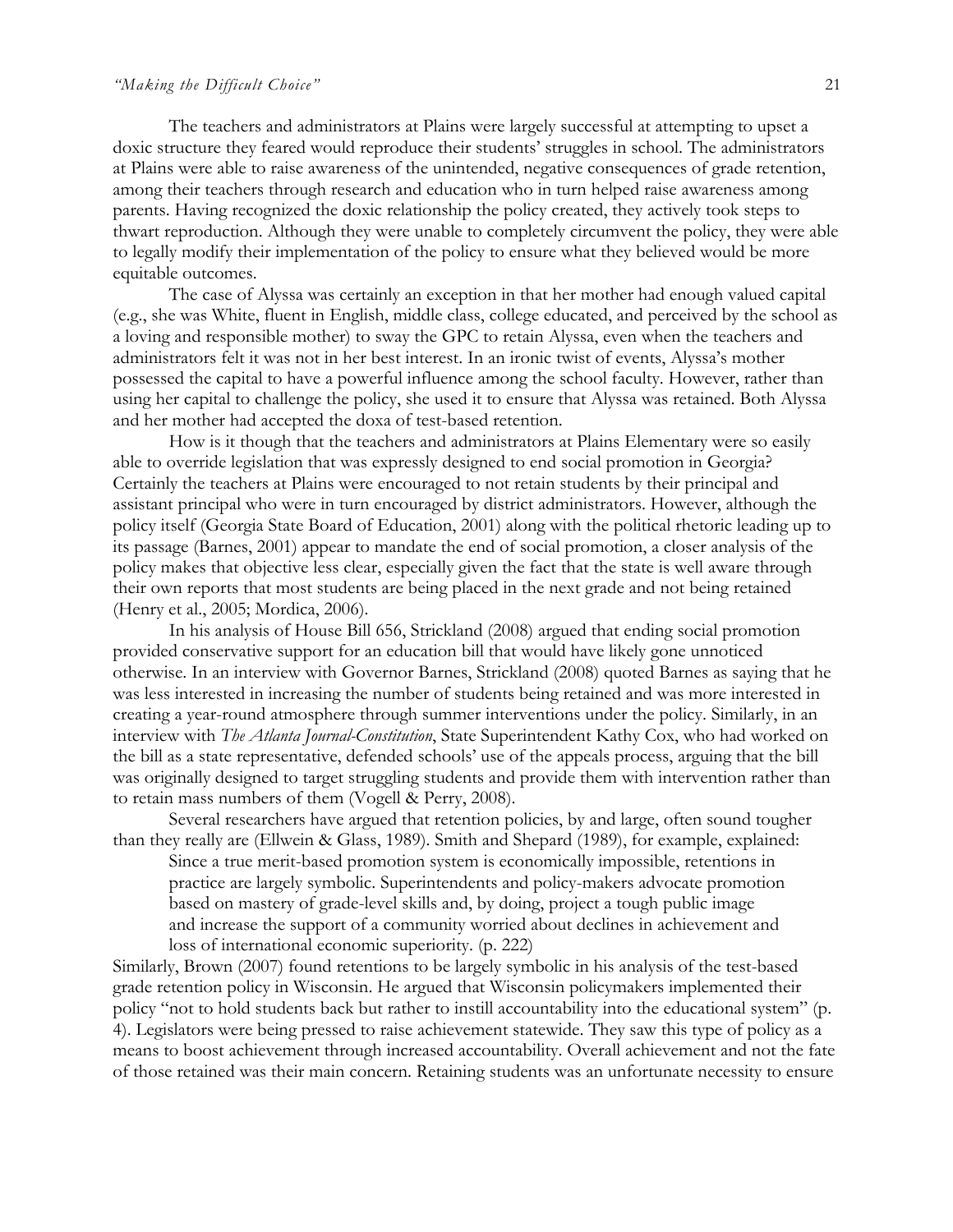that schools were keeping high standards and that the majority of students were motivated to do better.

Smith and Shepard (1989), however, have also argued that although retention policies can serve as a survival mechanism for schools, they do so at the expense of the vulnerable students who are retained:

Viewed another way, from the perspective of social structures, retentions can be seen as mechanisms by which the school maintains its existing structure while warding off attacks from outside. Five to 10 percent of the lowest achieving students in a grade are retained, and thus the school appears to be meritocratic. . . . The cost is borne by the student (who pays with psychological hurt and an unproductive year) rather than by the school or the teacher. (p. 222)

In Bourdieusian terms, the policy makers respond by doing what they must to survive (Kramsch, 2008). To maintain voters' support, public school officials must advocate for rigorous, meritocratic promotion standards. At the same time they can only maintain such standards with the given capital they possess. As with social promotion, massive retention is economically unsustainable and politically unattractive also. Consequently, policy makers naturally respond by implementing what appear to be rigorous policies to end social promotion while tacitly allowing schools to "place" large numbers of students in the next grade behind the scenes. Unfortunately, a few students are actually retained through these policies, placing them at risk of the negative outcomes of retention.

### **Limitations**

Case studies have often been critiqued because they do not allow researchers to make explicit, statistical generalizations. Nonetheless, they can be useful in making naturalistic generalizations (Stake, 1995), in which readers vicariously connect the findings to similar experiences they have had in the schools in which they have worked. However, because Plains appears in many ways to be a "typical case" (LeCompte & Preissle, 1993, p. 75) suggests that both theoretical and logical generalizations are appropriate (Luker, 2008). Demographically, Plains reflects the average Georgia school, but it is also typical in the fact that the teachers and administrators place most students who fail both administrations of the CRCT through the appeals process. What we do not know is whether or not the teachers' and administrators' reasons for justifying placements are also typical.

A second limitation of this study regards the uncertainty inherently involved in documenting the participants' habitus. As a researcher, it is impossible to get inside participants' minds to actually know how they are accepting or rejecting the doxa of the field. Therefore, a Bourdieusian analysis that attempts to identify what participants are taking for granted is problematic. Yet, Bourdieu and Wacquant (1992) argued that such challenges by no means prevent deeper understandings of habitus. By observing participants' dispositions and perceptions, they argued, researchers gain insight into a middle ground in which social laws and individual minds meet. Such dispositions allow researchers to infer the habitus of the participants.

#### **Implications for Policy and Practice**

Although the findings of this multiple case study are limited to one elementary school in Georgia, they do provide implications useful for both policymakers and educators. Despite the fact that policymakers nationwide are receiving political pressure to ensure high promotion standards, to many of the teachers in this study, this policy was largely interpreted as an empty threat. Although students and parents believed students were working harder because of the policy, most knew little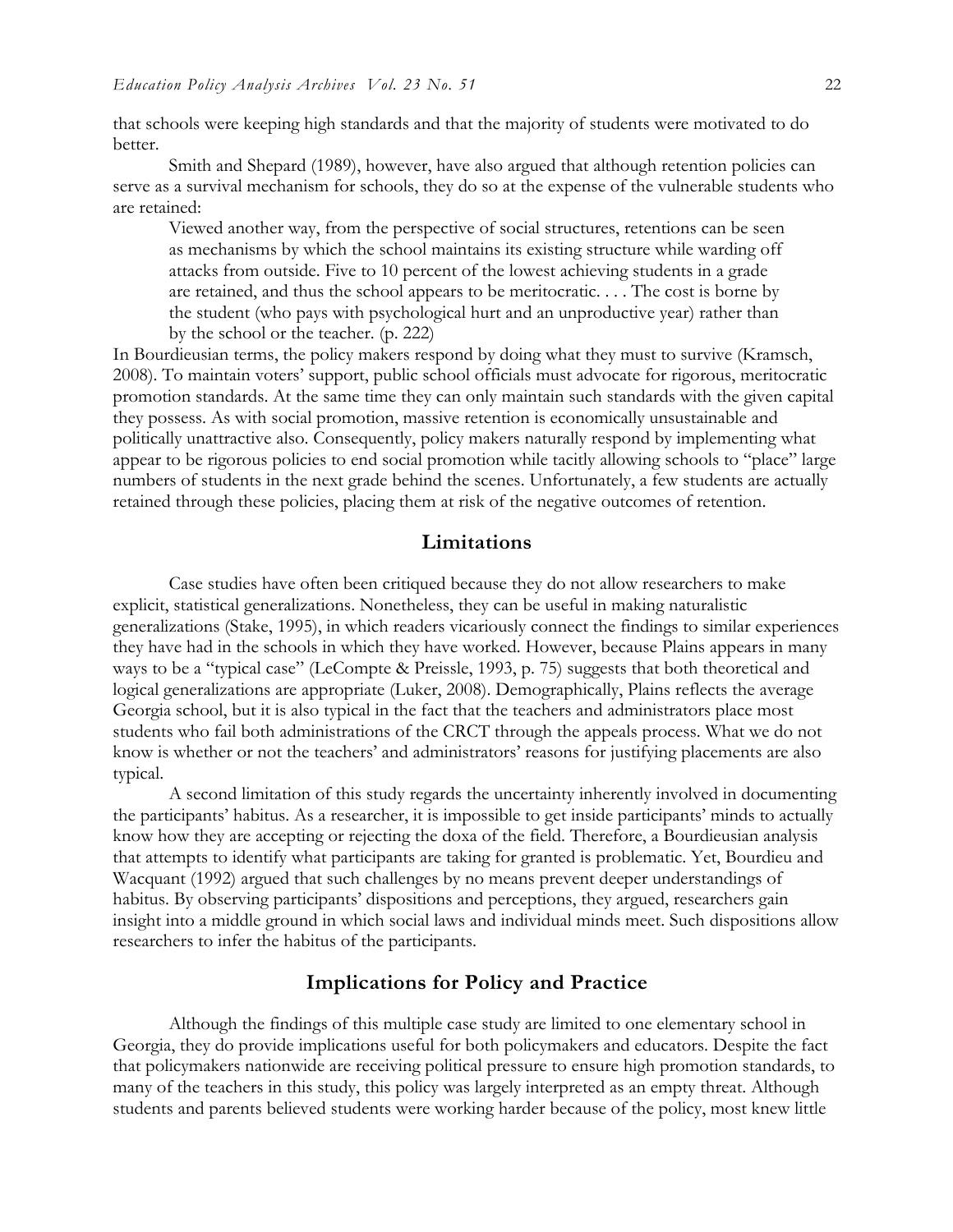about the policy, and those who knew about it were confused about with which grades and subjects it applied. Moreover, the teachers believed that students did not increase their efforts as a result of the policy. Although Mrs. Mathews, the principal, acknowledged that her school had greatly increased their intervention efforts in response to the policy, there was little fear that any students would actually be retained through it. On numerous occasions Mrs. Hunter explained to her students that if they failed both administrations of the tests, their parents could meet with the school and have them placed in the next grade. It did not mean they would actually be retained. Such open acknowledgment that the policy sounds much tougher than it actually is suggests that perhaps some of its objectives could be achieved by alternative policies that do not have the potential for placing the most vulnerable students at risk for retention.

For teachers and administrators who are concerned about the adverse consequences of testbased retention policies, this study provides some hope. Although test-based retention policies vary from state to state, most contain some type of appeals procedure to prevent mass numbers of students from being retained (Marsh, Gershwin, Kirby, & Xia, 2009). The teachers and administrators at Plains provide a model of how such policies can legally and ethically be altered so that in practice they serve more like promotion plus policies in which students receive ongoing, intensive intervention but are ultimately promoted (Smith & Shepard, 1989).

Despite the hope offered in this study, however, there is evidence that suggests various reasons to be concerned as well. The teachers and administrators explained that the CRCT has a low cut score that is required for passing; students are only required to get about half of the questions correct to pass. Consequently, the teachers and administrators worried that even those who pass will likely still be well below grade level, even with continued intervention. Thus, even though the faculty at Plains strategically takes steps to ensure students do not experience the negative consequences of retention, they still fear that these students will likely remain at high risk for dropping out of school.

Although this study does offer some hope, it also serves as a reminder of the continued work that must be done to help make schools instruments of social change and not just sites of social reproduction (Kramsch, 2008). A Bourdieusian analysis provides the tools to both educate others about the negative consequences of retention and to transform oppressive structures into more equitable approaches for educating the most vulnerable of students. A greater effort should be made to educate a general public who largely still believes that retaining students prevents them from dropping out of school.

#### **References**

- Allensworth, E. M. (2005). Dropout rates after high-stakes testing in elementary school: A study of the contradictory effects of Chicago's efforts to end social promotion. *Educational Evaluation and Policy Analysis, 27*, 341-364. http://dx.doi.org/10.3102/01623737027004341
- Anagnostopoulos, D. (2006). "Real students" and "true demotes": Ending social promotion and the moral ordering of urban high schools. *American Educational Research Journal, 43*, 5-42. http://dx.doi.org/10.3102/00028312043001005
- Barnes, R. (2001). *Georgia state of the state address*. Retrieved from Stateline.org website: http://www.stateline.org/live/details/speech?contentId=16091
- Berliner, D. C., & Biddle, B. J. (1995). *The manufactured crisis: Myths, fraud, and the attack on America's public schools*. New York, NY: Basic Books.
- Booher-Jennings, J. (2005). Below the bubble: "Educational triage" and the Texas accountability system. *American Educational Research Journal, 42*, 231-268. http://dx.doi.org/10.3102/00028312042002231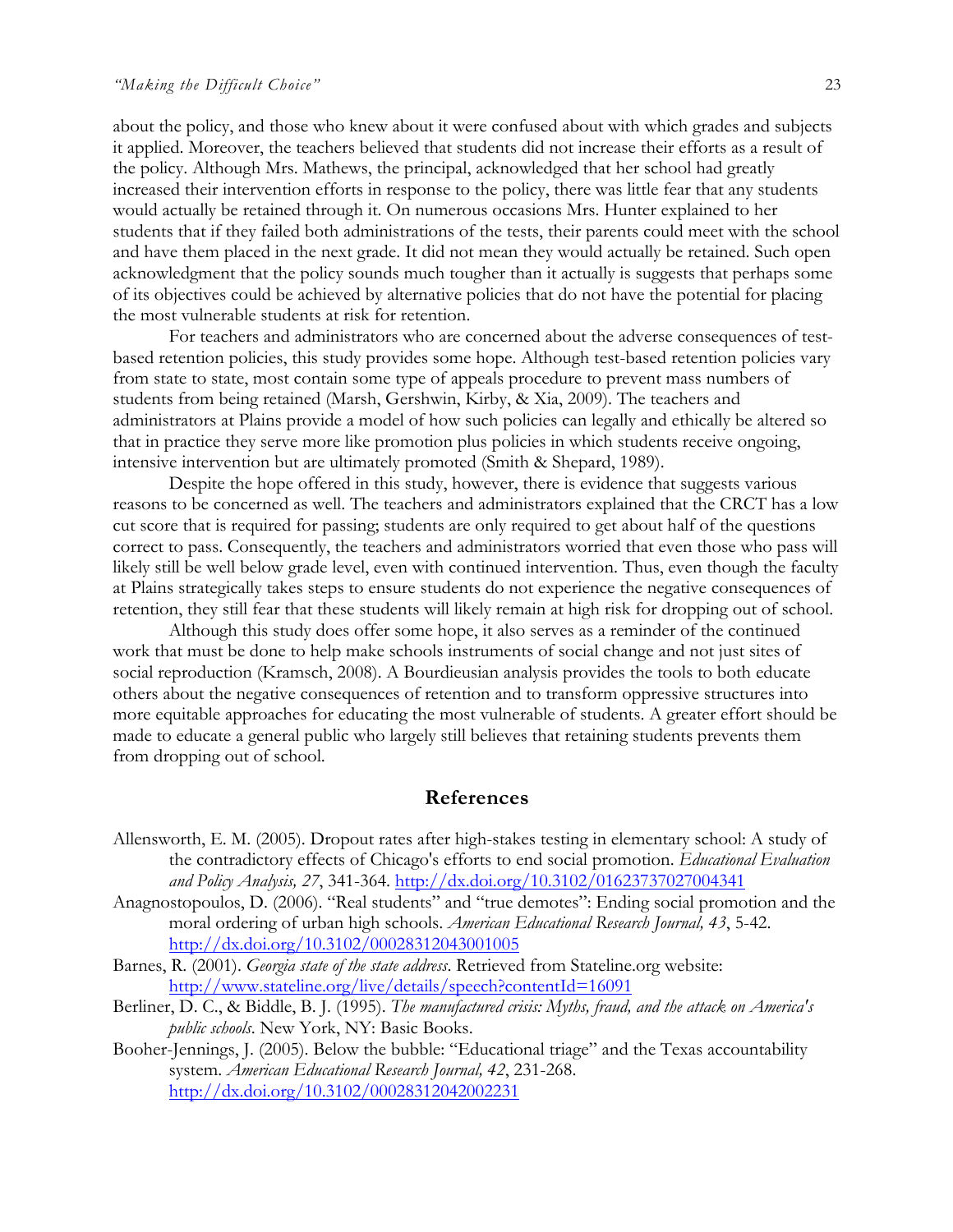- Booher-Jennings, J. (2008). Learning to label: Socialization, gender, and the hidden curriculum of high-stakes testing. *British Journal of Sociology of Education, 29*, 149-160. http://dx.doi.org/10.1080/01425690701837513
- Bourdieu, P. (1977). *Outline of a theory of practice* (R. Nice, Trans.). Cambridge, England: Cambridge University Press. (Original work published 1972) http://dx.doi.org/10.1017/CBO9780511812507
- Bourdieu, P. (1991). *Language and symbolic power* (G. Raymond & M. Adamson, Trans.). Cambridge, MA: Harvard University Press. (Original work published 1982)
- Bourdieu, P. (2007). The forms of capital. In A. Sadnovik (Ed.), *Sociology of education: A critical reader* (pp. 83-95). New York, NY: Routledge.
- Bourdieu, P., & Passeron, J. C. (1990). *Reproduction in education, society and culture* (R. Nice, Trans. 2nd ed.). London, England: Sage. (Original work published 1970)
- Bourdieu, P., & Wacquant, L. J. D. (1992). *An invitation to reflexive sociology*. Chicago, IL: University of Chicago Press.
- Brown, C. P. (2007). Examining the streams of a retention policy to understand the politics of highstakes reform. *Education Policy Analysis Archives, 15*(9). http://dx.doi.org/10.14507/epaa.v15n9.2007
- Charmaz, K. (2006). *Constructing grounded theory: A practical guide through qualitative analysis*. Los Angeles, CA: Sage.
- Cohen, A., & Court, D. (2003). Ethnography and case study: A comparative analysis. *Academic Exchange Quarterly, 7*, 283-287.
- Dennis, D. V., Kroeger, D. C., Welsh, J. L., Brummer, R., & Baek, E. K. (2010, December). *The road: Long-term academic outcomes of Florida's third-grade retention policy*. Paper presented at the Literacy Research Association, Fort Worth, Texas.
- Dyson, A. H., & Genishi, C. (2005). *On the case: Approaches to language and literacy research*. New York, NY: Teachers College Press.
- Eder, D., & Fingerson, L. (2002). Interviewing children and adolescents. In J. F. Gubrium & J. A. Holstein (Eds.), *Handbook of interview research: Context and method* (pp. 181-201). Thousand Oaks, CA: Sage.
- Educational Commission of the States. (2005). *Student promotion/retention policies*. Retrieved from http://www.ecs.org/clearinghouse/65/51/6551.pdf
- Educational Commission of the States. (2011). *Recent state policies/activities students--promotion/retention*. Retrieved from http://www.ecs.org/ecs/ecscat.nsf/WebTopicView?OpenView&count=- 1&RestrictToCategory=Students--Promotion/Retention
- Ellwein, M. C., & Glass, G. V. (1989). Ending social promotion in Waterford: Appearances and reality. In L. A. Shepard & M. L. Smith (Eds.), *Flunking grades: Research and policies on retention* (pp. 151-173). London, England: Falmer Press.
- Georgia State Board of Education. (2001). *Official Code 20-2-282 through 20-2-285*. Retrieved from Georgia Department of Education website: http://www.doe.k12.ga.us/External-Affairsand-Policy/Policy/Pages/Promotion-and-Retention.aspx
- Greene, J. P., & Winters, M. A. (2007). Revisiting grade retention: An evaluation of Florida's testbased promotion policy. *Education Finance and Policy, 2*, 319-340. http://dx.doi.org/10.1162/edfp.2007.2.4.319
- Greene, J. P., & Winters, M. A. (2009). The effects of exemptions to Florida's test-based promotion policy: Who is retained? Who benefits academically? *Economics of Education Review, 28*, 135- 142. http://dx.doi.org/10.1016/j.econedurev.2008.02.002
- Grenfell, M., & James, D. (1998). *Bourdieu and education: Acts of practical theory*. Abingdon, England: Falmer Press.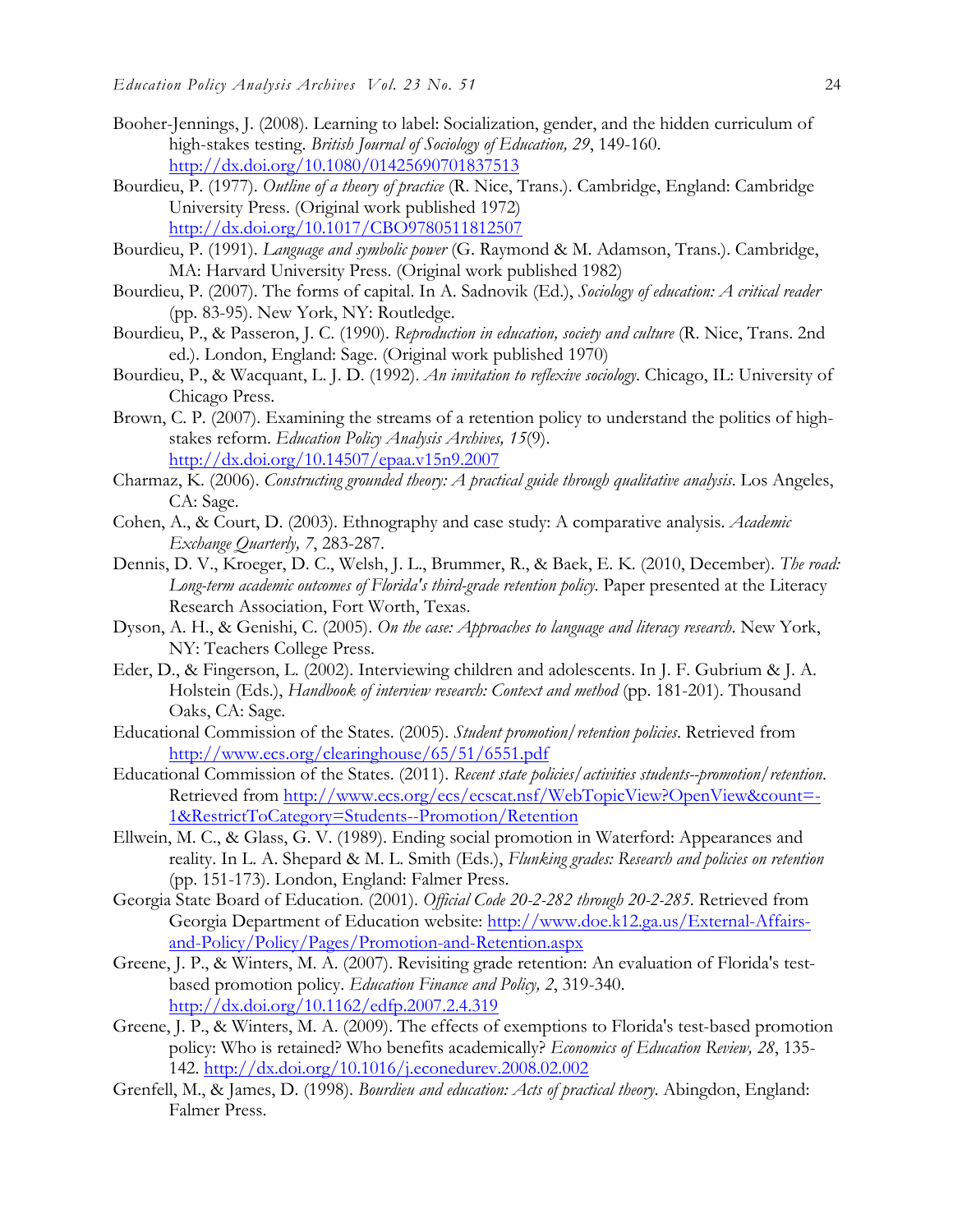- Handsfield, L. J., & Jimenez, R. T. (2009). Cognition and misrecognition: A Bourdieuian analysis of cognitive strategy instruction in a linguistically and culturally diverse classroom. *Journal of Literacy Research, 41*, 151-195. http://dx.doi.org/10.1080/10862960802695172
- Henry, G. T., Rickman, D. K., Fortner, C. K., & Henrick, C. C. (2005). *Report of the findings from Georgia's third grade retention policy*. Atlanta, GA: Andrew Young School of Public Policy
- Heubert, J. P., & Hauser, R. M. (Eds.). (1999). *High stakes: Testing for tracking, promotion, and graduation*. Washington, DC: National Academies Press.
- Hooper, S., Mills, S., & Smith, P. (2010). *Early Intervention Program (EIP) guidance: 2010-2011 school year*. Retrieved from Georgia Department of Education website: http://archives.gadoe.org/DMGetDocument.aspx/EIP Guidance REVISED June 3 2010.pdf?p=6CC6799F8C1371F667FDD899AEEFCE801B3FFFE9FE4758C9DE5666C94 C4D6636&Type=D
- House, E. R. (1989). Policy implications of retention research. In L. A. Shepard & M. L. Smith (Eds.), *Flunking grades: Research and policies on retention* (pp. 202-213). London, England: Falmer Press.
- House, E. R. (1998). *The predictable failure of Chicago's student retention program*. Retrieved from Designs for Change website: http://www.designsforchange.org/pdfs/house.pdf
- Jacob, B. A., & Lefgren, L. (2009). The effect of grade retention on high school completion. *American Economic Journal: Applied Economics, 1*(3), 33-58. http://dx.doi.org/10.1257/app.1.3.33
- Koretz, D. (2008). *Measuring up: What educational testing really tells us*. Cambridge, MA: Harvard University Press.
- Kramsch, C. (2008). Pierre Bourdieu: A biographical memoir. In J. Albright & A. Luke (Eds.), *Pierre Bourdieu and literacy education* (pp. 33-49). New York, NY: Routledge.
- Kvale, S., & Brinkmann, S. (2009). *InterViews: Learning the craft of qualitative research interviewing* (2nd ed.). Los Angeles, CA: Sage.
- Lareau, A. (2003). *Unequal childhoods: Class, race, and family life*. Berkeley, CA: University of California Press.
- LeCompte, M. D., & Preissle, J. (1993). *Ethnography and qualitative design in educational research* (2nd ed.). San Diego, CA: Academic Press.
- Light, H. W. (2006). *Light's retention scale*. Novato, CA: Academic Therapy Publications.
- Livingston, D. R., & Livingston, S. M. (2002). Failing Georgia: The case against the ban on social promotion. *Education Policy Analysis Archives, 10*(49). http://dx.doi.org/10.14507/epaa.v10n49.2002
- Luker, K. (2008). *Salsa dancing into the social sciences: Research in an age of info-glut*. Cambridge, MA: Harvard University Press.
- Marsh, J. (2006). Popular culture in the literacy curriculum: A Bourdieuian analysis. *Reading Research Quarterly, 41*, 160-174. http://dx.doi.org/10.1598/RRQ.41.2.1
- Marsh, J. A., Gershwin, D., Kirby, S. N., & Xia, N. (2009). *Retaining students in grade: Lessons learned regarding policy design and implementation*. (Technical Report No. 677). Retrieved from RAND Education website: http://www.rand.org/pubs/technical\_reports/2009/RAND\_TR677.pdf
- McCombs, J. S., Kirby, S. N., & Mariano, L. T. (Eds.). (2009). *Ending social promotion without leaving children behind: The case of New York City*. Santa Monica, CA, USA: RAND.
- McCulloch, G. (2004). *Documentary research in education, history and the social sciences*. London, England: Routledge.
- McKenna, M. C., & Kear, D. J. (1990). Measuring attitude toward reading: A new tool for teachers. *The Reading Teacher, 43*, 626-639. http://dx.doi.org/10.1598/RT.43.8.3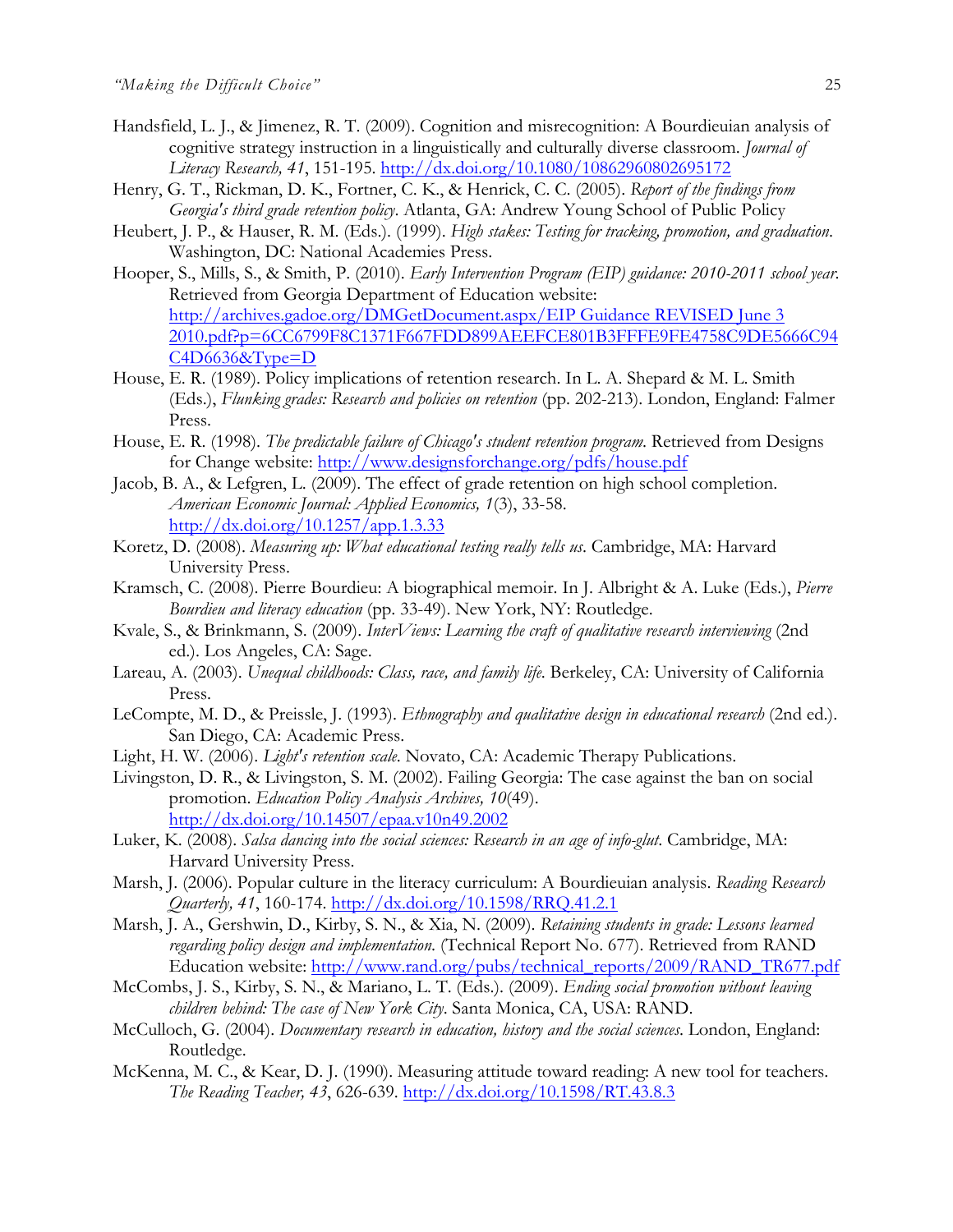Millicent, L. (1997, June 11). Promote or retain? Pendulum for students swings back again. *Education Week, 16*(37). Retrieved from

http://www.edweek.org/ew/articles/1997/06/11/37social.h16.html?qs=promote

- Mordica, J. (2006, April). *Third grade students not meeting standards in reading: A longitudinal study*. (Research Brief No. 02 ). Atlanta, GA: Georgia Department of Education.
- Morris, D. R. (2001). Assessing the implementation of high-stakes reform: Aggregate relationships between retention rates and test results. *NASSP Bulletin, 85*(629), 18-34. http://dx.doi.org/10.1177/019263650108562903
- National Commission on Excellence in Education. (1983). *A nation at risk: The imperative for educational reform*. Washington, DC: Author.
- No Child Left Behind (NCLB) Act of 2001, Pub. L. No. 107-110, § 115, Stat. 1425 (2002).
- Orfield, G., & Ashkinaze, C. (1991). *The closing door: Conservative policy and black opportunity*. Chicago, IL: University of Chicago Press.
- Patton, M. Q. (1990). *Qualitative evaluation and research methods* (2nd ed.). Newbury Park, CA: Sage.
- Roderick, M., & Engel, M. (2001). The grasshopper and the ant: Motivational responses of lowachieving students to high-stakes testing. *Educational Evaluation and Policy Analysis, 23*, 197- 227. http://dx.doi.org/10.3102/01623737023003197
- Roderick, M., Jacob, B. A., & Bryk, A. S. (2002). The impact of high-stakes testing in Chicago on student achievement in promotional gate grades. *Educational Evaluation and Policy Analysis, 24*, 333-357. http://dx.doi.org/10.3102/01623737024004333
- Roderick, M., & Nagaoka, J. (2005). Retention under Chicago's high-stakes testing program: Helpful, harmful, or harmless? *Educational Evaluation and Policy Analysis, 27*, 309-340. http://dx.doi.org/10.3102/01623737027004309
- Roulston, K. (2010). *Reflective interviewing: A guide to theory and practice*. Los Angeles, CA: Sage.
- Russo, A. (2005). Retaining retention. *Education Next, 5*(1), 42-48.
- Saldaña, J. (2009). *The coding manual for qualitative researchers*. Thousand Oaks, CA: Sage.
- Shepard, L. A., & Smith, M. L. (Eds.). (1989). *Flunking grades: Research and policies on retention*. London, England: Falmer Press.
- Smith, M. L., & Shepard, L. A. (1989). Flunking grades: A recapitulation. In L. A. Shepard & M. L. Smith (Eds.), *Flunking grades: Research and policies on retention* (pp. 214-236). London, England: Falmer Press.
- Stake, R. E. (1995). *The art of case study research*. Thousand Oaks, CA: Sage.
- Stake, R. E. (2006). *Multiple case study analysis*. New York, NY: Guilford Press.
- Strickland, C. R. (2008). *A case study analysis of 2001 House Bill 656: The Education Reform Act of 2001.*  (Doctoral dissertation). Retrieved from http://athenaeum.libs.uga.edu/handle/10724/12557
- Tyack, D. B. (1974). *The one best system: A history of American urban education*. Cambridge, MA: Harvard University Press.
- U.S. Department of Education. (1999). *Taking responsibility for ending social promotion: A guide for educators and state and local leaders*. Retrieved from

http://www2.ed.gov/pubs/socialpromotion/index.html

- Valencia, R. R., & Villarreal, B. J. (2005). Texas' second wave of high-stakes testing: Anti-social promotion legislation, grade retention, and adverse impact on minorities. In A. Valenzuela (Ed.), *Leaving children behind: How "Texas-style" accountability fails Latino youth* (pp. 113-152). Albany, NY: State University of New York Press.
- Vogell, H., & Perry, J. (2008, June 29). Most who fail Georgia CRCT are moved up. *The Atlanta Journal-Constitution*. Retrieved from http://www.ajc.com/search/content/metro/stories/2008/06/28/crctpromotion\_0629.htm l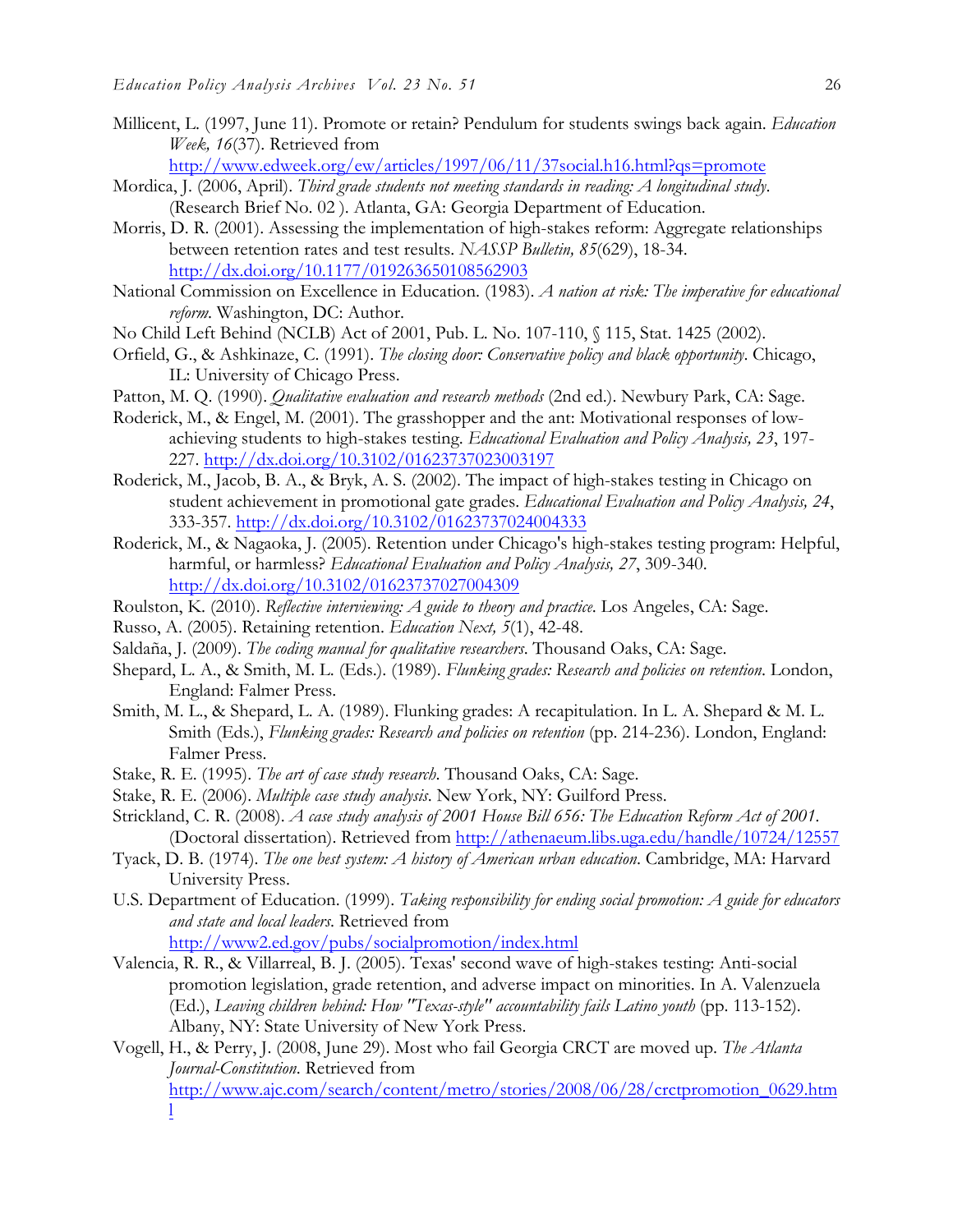- White, E. E. (1888). Examinations and promotions. *Education, 8*, 517-522.
- Winters, M. A., & Greene, J. P. (2006). Getting ahead by staying behind: An evaluation of Florida's program to end social promotion. *Education Next, 6*(2), 65-69.
- Winters, M. A., & Greene, J. P. (2012). The medium-run effects of Florida's test-based promotion policy. *Education Finance and Policy, 7*, 305-330. http://dx.doi.org/10.1162/EDFP\_a\_00069
- Wirtz, W. (1977). *On further examination: Report of the advisory panel on the Scholastic Aptitude Test score decline*. New York, NY: College Entrance Examination Board.
- Xia, N., & Kirby, S. N. (2009). *Retaining students in grade: A literature review of the effects of retention on students' academic and nonacademic outcomes*. (Technical Report No. 678). Santa Monica, CA: Retrieved from RAND Education website: http://www.rand.org/pubs/technical\_reports/TR678/
- Yin, R. K. (2003). *Case study research design and methods* (3rd ed.). Thousand Oaks, CA: Sage.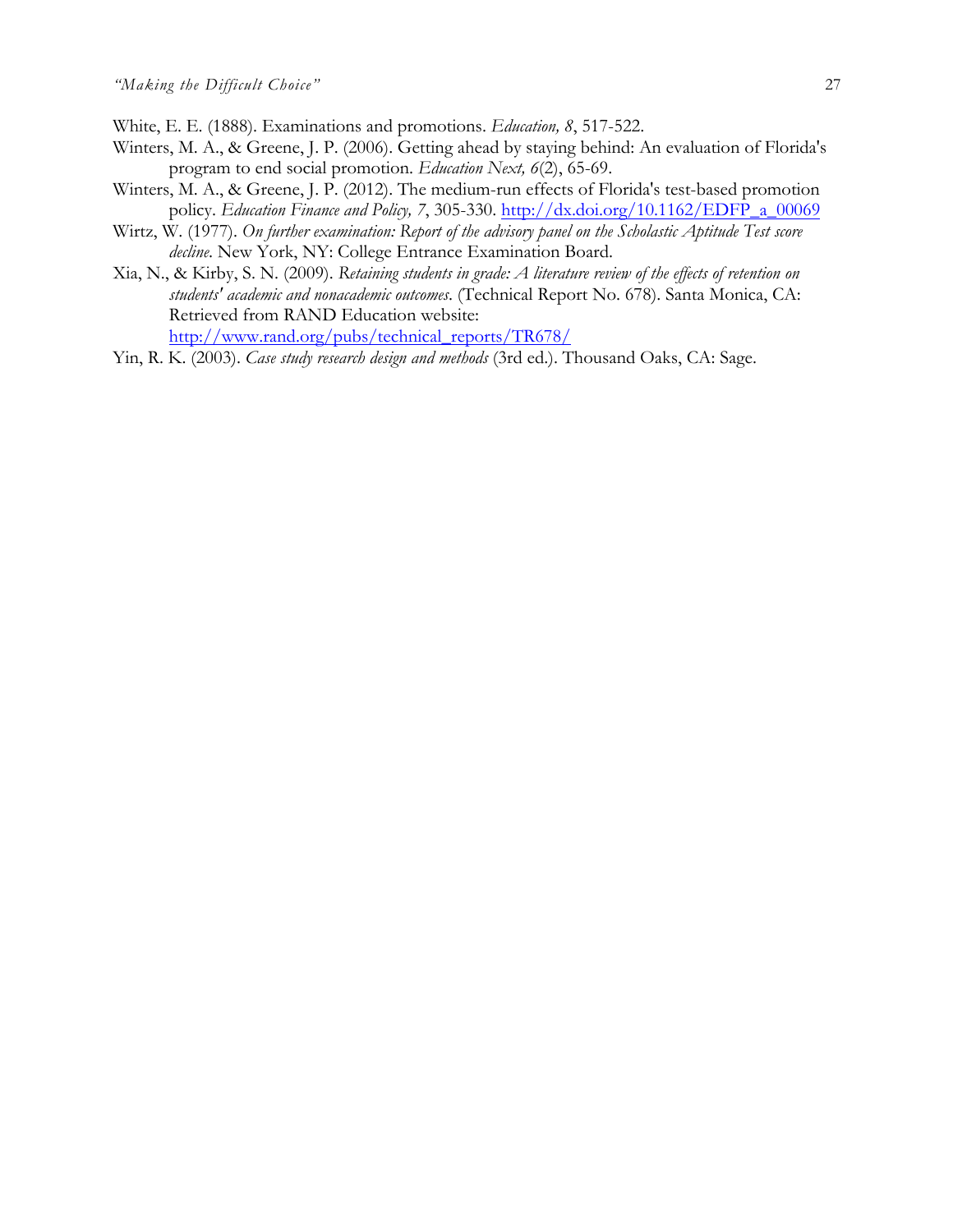## **About the Author**

#### **Andrew P. Huddleston**

Abilene Christian University

andrew.huddleston@acu.edu

Andrew P. Huddleston is an assistant professor of Teacher Education at Abilene Christian University. He received his Ph.D. in Language and Literacy Education from The University of Georgia in 2012. His research interests focus on high-stakes testing policies in reading.

## education policy analysis archives

Volume 23 Number 51 May 11<sup>th</sup>, 2015 ISSN 1068-2341

## @

SOME RIGHTS RESERVED Readers are free to copy, display, and distribute this article, as long as the work is attributed to the author(s) and **Education Policy Analysis Archives,** it is distributed for noncommercial purposes only, and no alteration or transformation is made in the work. More details of this Creative Commons license are available at

http://creativecommons.org/licenses/by-nc-sa/3.0/. All other uses must be approved by the author(s) or **EPAA**. **EPAA** is published by the Mary Lou Fulton Institute and Graduate School of Education at Arizona State University Articles are indexed in CIRC (Clasificación Integrada de Revistas Científicas, Spain), DIALNET (Spain), Directory of Open Access Journals, EBSCO Education Research Complete, ERIC, Education Full Text (H.W. Wilson), QUALIS A2 (Brazil), SCImago Journal Rank; SCOPUS, SOCOLAR (China).

Please contribute commentaries at http://epaa.info/wordpress/ and send errata notes to Gustavo E. Fischman fischman@asu.edu

**Join EPAA's Facebook community** at https://www.facebook.com/EPAAAAPE and **Twitter feed** @epaa\_aape.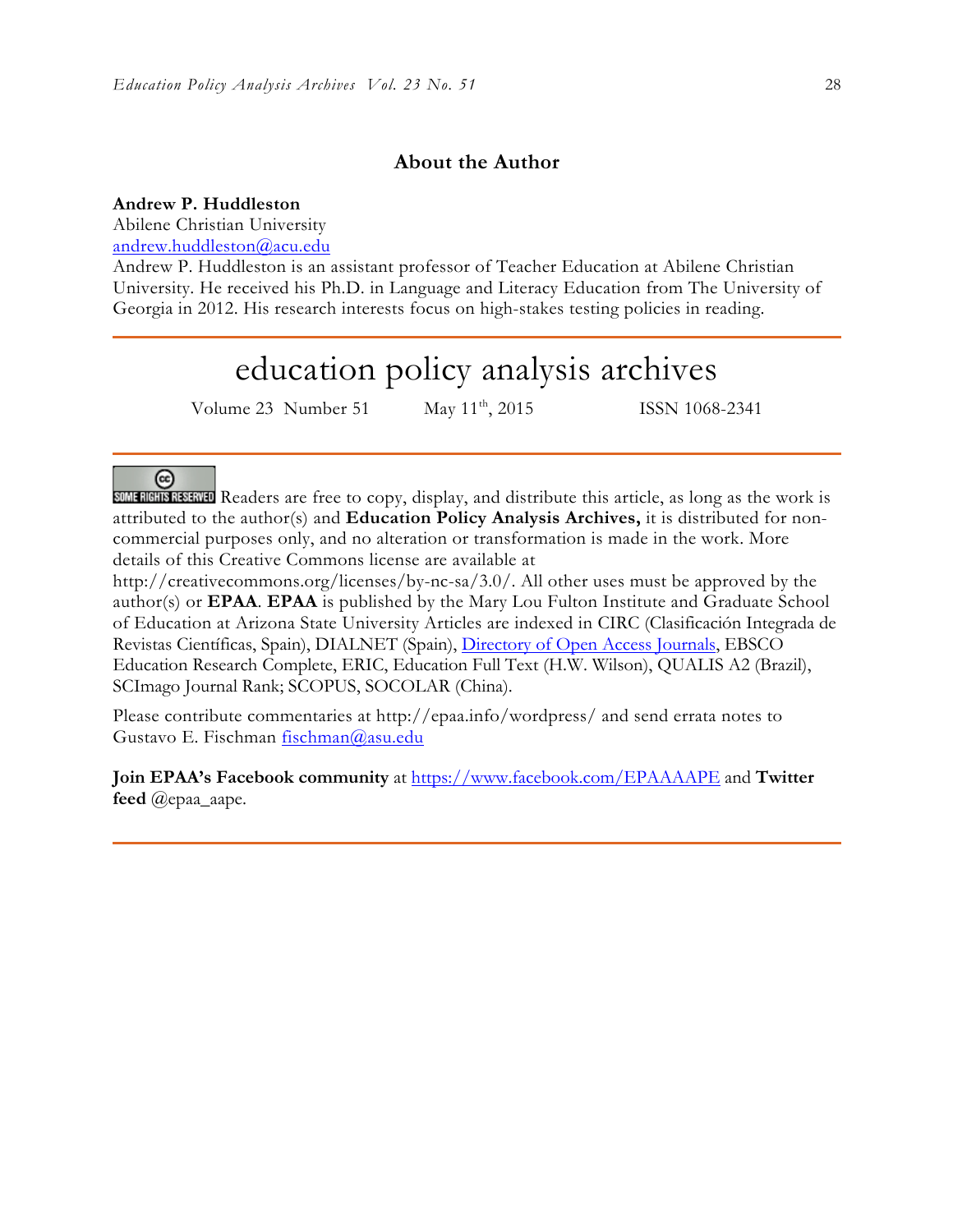## education policy analysis archives editorial board

Editor **Gustavo E. Fischman** (Arizona State University) Associate Editors: **Audrey Amrein-Beardsley** (Arizona State University) & **Jeanne M. Powers** (Arizona State University)

**Jessica Allen** University of Colorado, Boulder **Jaekyung Lee** SUNY Buffalo **Gary Anderson** New York University **Christopher Lubienski** University of Illinois,

**Michael W. Apple** University of Wisconsin, Madison **David C. Berliner** Arizona State University **Maria Martinez-Coslo** University of Texas,

**Wendy C. Chi** Jefferson County Public Schools in Golden, Colorado **Casey Cobb** University of Connecticut **Sharon Nichols** University of Texas, San Antonio **Arnold Danzig** California State University, San Jose **Antonia Darder** Loyola Marymount University **João Paraskveva** University of Massachusetts, **Linda Darling-Hammond** Stanford University **Laurence Parker** University of Utah **Chad d'Entremont** Rennie Center for Education Research and Policy **John Diamond** Harvard University **John Rogers** University of California, Los Angeles **Tara Donahue** McREL International **A. G. Rud** Washington State University **Christopher Joseph Frey** Bowling Green State University **Melissa Lynn Freeman** Adams State College **Kimberly Scott** Arizona State University **Amy Garrett Dikkers** University of North Carolina Wilmington **Gene V Glass** Arizona State University **Maria Teresa Tatto** Michigan State University **Ronald Glass** University of California, Santa Cruz **Larisa Warhol** Arizona State University **Harvey Goldstein** University of Bristol **Cally Waite** Social Science Research Council **Jacob P. K. Gross** University of Louisville **John Weathers** University of Colorado, Colorado **Eric M. Haas** WestEd **Kevin Welner** University of Colorado, Boulder

**Kimberly Joy Howard** University of Southern California **Craig Howley** Ohio University **John Willinsky** Stanford University

Urbana-Champaign **Sarah Lubienski** University of Illinois, Urbana-Champaign **Angela Arzubiaga** Arizona State University **Samuel R. Lucas** University of California, Berkeley Arlington **Robert Bickel Marshall University William Mathis University of Colorado, Boulder Henry Braun** Boston College **Tristan McCowan** Institute of Education, London **Eric Camburn** University of Wisconsin, Madison **Michele S. Moses** University of Colorado, Boulder **Julianne Moss** Deakin University

**Noga O'Connor** University of Iowa

Dartmouth **Susan L. Robertson** Bristol University

**Sherman Dorn** Arizona State University **Felicia C. Sanders** Institute of Education Sciences **Janelle Scott** University of California, Berkeley

**Dorothy Shipps** Baruch College/CUNY

Springs

**Ed Wiley** University of Colorado, Boulder

**Aimee Howley** Ohio University **Terrence G. Wiley** Center for Applied Linguistics

**Steve Klees** University of Maryland **Kyo Yamashiro** Los Angeles Education Research Institute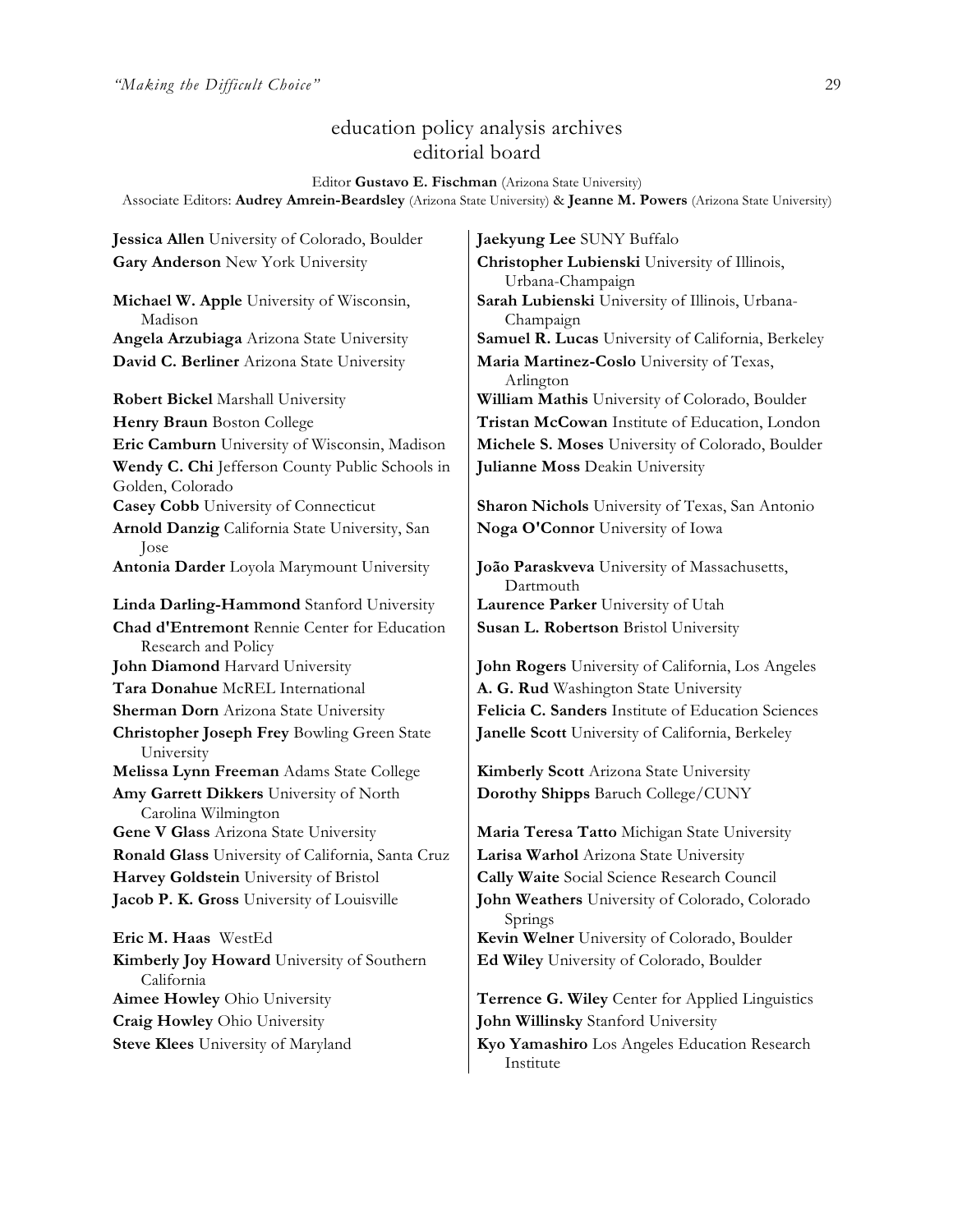## archivos analíticos de políticas educativas consejo editorial

Editores: **Gustavo E. Fischman** (Arizona State University), **Jason Beech** (Universidad de San Andrés), **Alejandro Canales** (UNAM) y **Jesús Romero Morante** (Universidad de Cantabria)

**Armando Alcántara Santuario** IISUE, UNAM México

**Claudio Almonacid** University of Santiago, Chile **Imanol Ordorika** Instituto de Investigaciones

**Pilar Arnaiz Sánchez** Universidad de Murcia, España

- **Xavier Besalú Costa** Universitat de Girona, España
- **Jose Joaquin Brunner** Universidad Diego Portales, Chile

**Damián Canales Sánchez** Instituto Nacional para la Evaluación de la Educación, México

**María Caridad García** Universidad Católica del Norte, Chile

**Raimundo Cuesta Fernández** IES Fray Luis de León, España

**Marco Antonio Delgado Fuentes** Universidad Iberoamericana, México

**Inés Dussel** DIE**-**CINVESTAV,

Mexico

**Rafael Feito Alonso** Universidad Complutense de Madrid. España

- **Pedro Flores Crespo** Universidad Iberoamericana, México
- **Verónica García Martínez** Universidad Juárez Autónoma de Tabasco, México
- **Francisco F. García Pérez** Universidad de Sevilla, España

**Edna Luna Serrano** Universidad Autónoma de Baja California, México

**Alma Maldonado** DIE-CINVESTAV México

**Alejandro Márquez Jiménez** IISUE, UNAM México

**Jaume Martínez Bonafé**, Universitat de València, España

**José Felipe Martínez Fernández** University of California Los Angeles, Estados Unidos

**Fanni Muñoz** Pontificia Universidad Católica de Perú,

Economicas – UNAM, México

- **Maria Cristina Parra Sandoval** Universidad de Zulia, Venezuela
- **Miguel A. Pereyra** Universidad de Granada, España
- **Monica Pini** Universidad Nacional de San Martín, Argentina

**Paula Razquin** Universidad de San Andrés, Argentina

**Ignacio Rivas Flores** Universidad de Málaga, España

**Daniel Schugurensky** Arizona State University, Estados Unidos

**Orlando Pulido Chaves** Instituto para la Investigacion Educativa y el Desarrollo Pedagogico IDEP

**José Gregorio Rodríguez** Universidad Nacional de Colombia

**Miriam Rodríguez Vargas** Universidad Autónoma de Tamaulipas, México

**Mario Rueda Beltrán** IISUE, UNAM México

**José Luis San Fabián Maroto** Universidad de Oviedo, España

**Yengny Marisol Silva Laya** Universidad Iberoamericana, México

**Aida Terrón Bañuelos** Universidad de Oviedo, España

**Jurjo Torres Santomé** Universidad de la Coruña, España

**Antoni Verger Planells** University of Barcelona, España

**Mario Yapu** Universidad Para la Investigación Estratégica, Bolivia